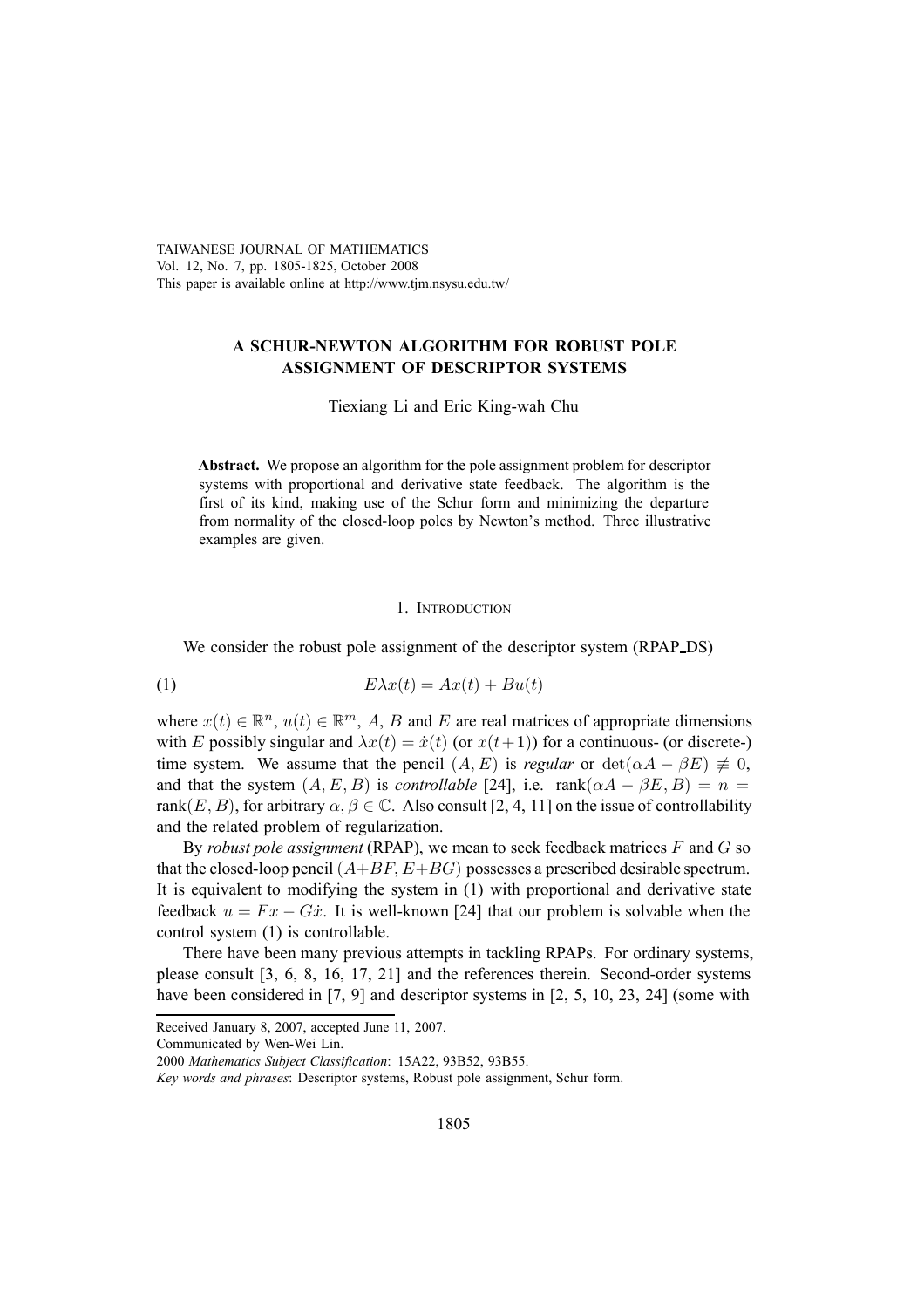only proportional feedback). Robustness is optimized directly in [6-10, 15-17, 23, 24] and indirectly in [3, 5]. For ordinary systems, a method in [16] has been implemented in the MATLAB command place [18]. The Schur form [12] has been utilized in pole assignment problems in [3, 5, 8, 17, 21, 22]. However, robustness is not directly optimized in [3, 5] and the Schur form is not directly computed in [21, 22]. A Schur form optimizing the robustness measure of the departure from normality for ordinary systems is computed directly in [8] in a non-iterative manner. Only suboptimality is achieved in [8], due to the freedom in the first Schur vector, but full optimality is possible after a Newton refinement step [17].

In this paper, our methods for descriptor systems is a generalization of the ones in [8, 17] for ordinary systems. This Schur-Newton algorithm represents the only known method which minimizes the departure from normality of the closed-loop system by computing directly the closed-loop Schur form.

Lastly, there are many concepts of controllability for descriptor systems and many different possibilities in measuring robustness. Various optimization techniques can be applied to these robustness measures, as in [23, 24]. Comparing methods under different assumptions or optimizing different robustness measures is difficult, if at all possible. Optimizing robustness measures blindly usually runs into slow convergence, the lack of a good feasible starting value or other related problems. The main contribution of this paper is the availability of a good feasible starting value, from the Schur algorithm in Section 3, which can be refined efficiently by the Schur-Newton refinement in Section 4. The numerical examples in Section 5 show much promise for the Schur-Newton algorithm but more thorough testing will have to be done.

#### 2. DEPARTURE FROM NORMALITY

We shall quote the departure from normality measure for generalized eigenvalue problems [19], generalizing the similar measure for ordinary systems [1, 12, 14, 20].

**Definition 2.1.** Let  $\{A, B\}$  be a regular matrix pair and  $\mathcal{U}_{\{A, B\}}$  be the set of all pairs of transformations  $\{Z, U\}$  which satisfy the following conditions:

- (i)  $Z, U \in \mathbb{C}^{n \times n}$ , Z is nonsingular and U is unitary;
- (ii)  $Z^{-1}AU$  and  $Z^{-1}BU$  are both upper triangular; and
- (iii)  $|(Z^{-1}AU)_{ii}|^2 + |(Z^{-1}BU)_{ii}|^2 = 1$   $(i = 1, \dots, n)$  where  $(A)_{ij}$  is the  $(i, j)$ element of A.

Let  $(Z, U) \in \mathcal{U}_{\{A, B\}}$  and diag(A)  $\in \mathbb{C}^n$  denote the diagonal matrix sharing the diagonal of A. Denote

$$
\mu(Z, U) \equiv ||(Z^{-1}AU - \text{diag}(Z^{-1}AU), Z^{-1}BU - \text{diag}(Z^{-1}BU)||_2
$$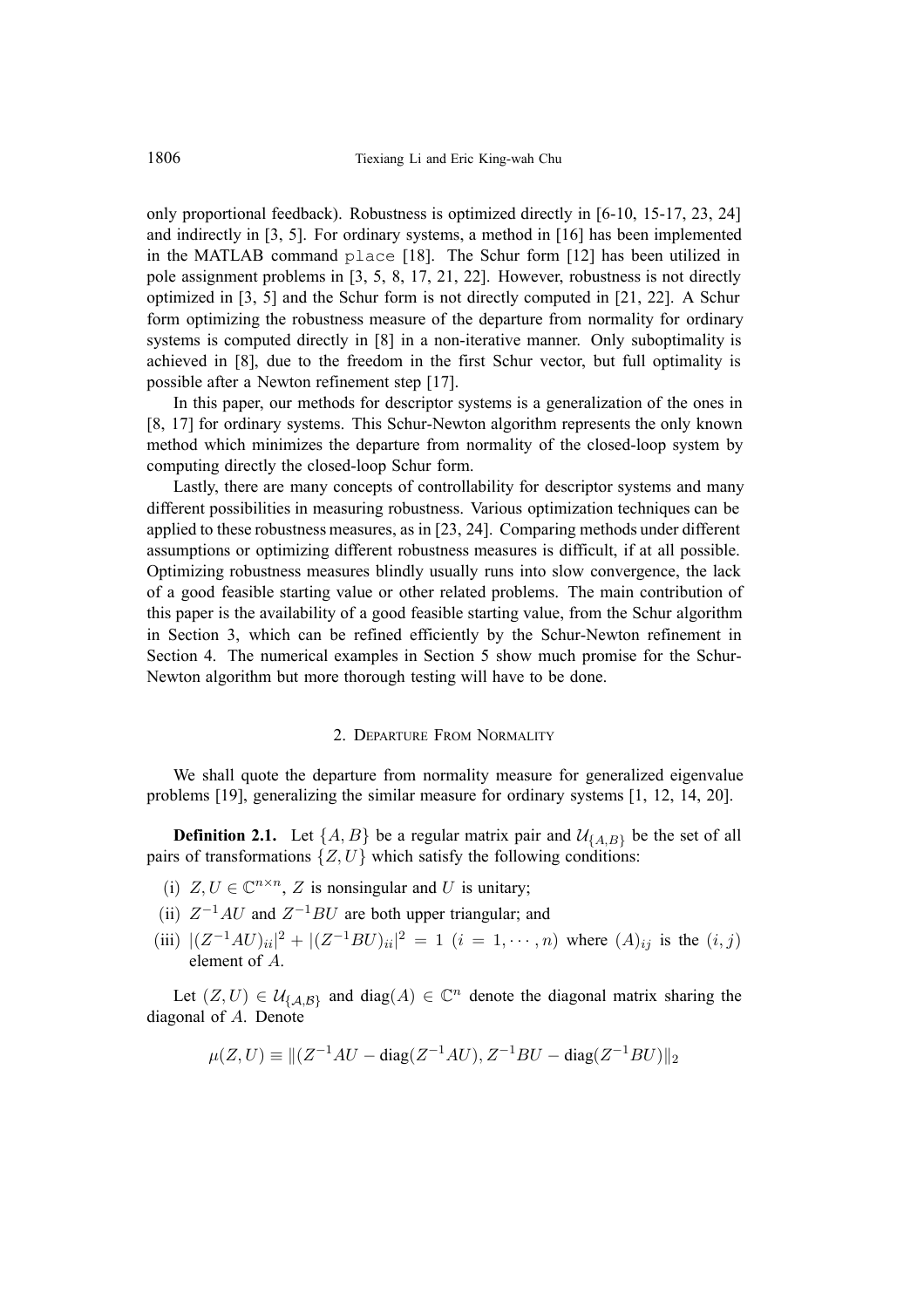and

$$
\Delta_2(A, B) \equiv \inf_{\{Z, U\} \in \mathcal{U}_{\{A, B\}}} \mu(Z, U).
$$

Then  $\Delta_2(A, B)$  is called the *departure from normality measure* of  $\{A, B\}$ .

**Definition 2.2.** Let  $\sigma(A, B) = \{(\alpha_i, \beta_i)\}\)$  denote the spectrum of the pencil  $\alpha A - \beta B$  and let  $(\alpha, \beta) \in \sigma(C, D)$ . The *spectral variation* of  $(C, D)$  from  $(A, B)$ equals

$$
s_{(A,B)}(C,D) \equiv \max_{(\alpha,\beta)} \{ s_{(\alpha,\beta)} \}, \quad s_{(\alpha,\beta)} \equiv \min_i \{ |\alpha\beta_i - \beta\alpha_i| \}
$$

**Theorem 2.1.** (Henrici Theorem [19]). *Let* {A, B} *and* {C, D} *be regular pairs of the same dimension,*  $\Delta_2(A, B)$  *is the departure from normality measure of*  $\{A, B\}$ *,* and suppose  $\Delta_2(A, B) \neq 0$ . Let  $W = (A, B)$  and  $W = (C, D)$ , then

$$
s_{(A,B)}(C,D) \le \frac{\eta}{g(\eta)}[1+\Delta_2(A,B)] d_2(W,\widetilde{W})
$$

where  $d_2(W, W) = ||\sin \Theta(W, W)||_2$  denotes the distance between W and W,

$$
\eta = \frac{\Delta_2(A, B)}{[1 + \Delta_2(A, B)] d_2(W, \widetilde{W})},
$$

*and*  $g(\eta)$  *is the unique nonnegative root of*  $g + g^2 + \cdots + g^n = \eta$  ( $\eta > 0$ ).

Based on Theorem 2.1, we shall minimize the departure from normality of the closed-loop matrix pencil in the effort to control the robustness of the closed-loop spectrum or system.

#### 2. SCHUR ALGORITHM

Multiplying the nonsingular matrix  $Z^{-1}$  and orthogonal matrix X on the both sides of  $A + BF$  and  $E + BG$ , we get

$$
Z^{-1}(A + BF)X = D_{\alpha} + N_{\alpha}, \quad Z^{-1}(E + BG)X = D_{\beta} + N_{\beta},
$$

or

(2) 
$$
(A + BF)X = Z(D_{\alpha} + N_{\alpha}), \quad (E + BG)X = Z(D_{\beta} + N_{\beta}),
$$

where  $D_{\alpha}$ ,  $D_{\beta}$  are diagonal, and  $N_{\alpha}$ ,  $N_{\beta}$  are straightly upper triangular.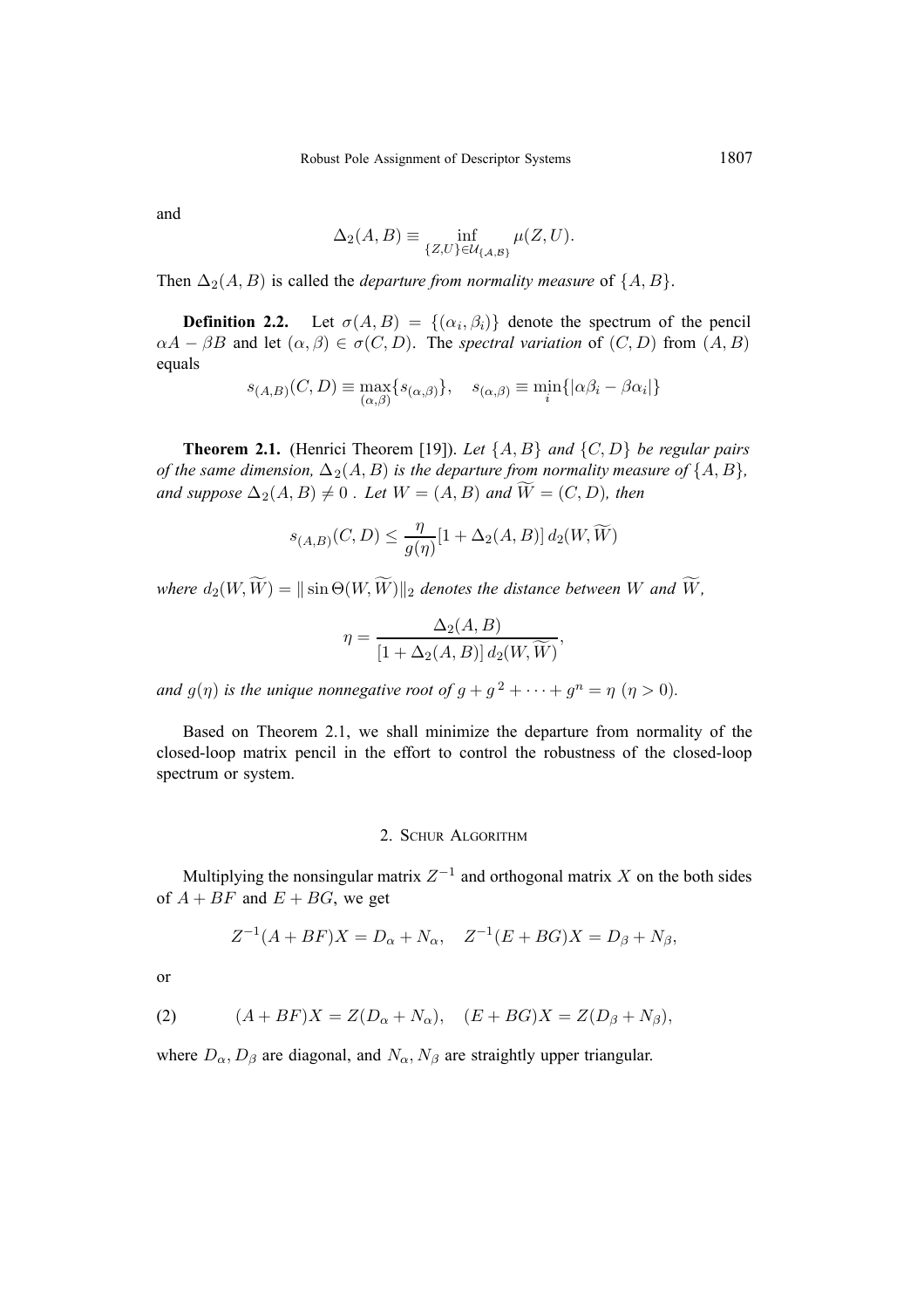Assuming without loss of generality that the feedback matrix B has full rank and possesses the QR decomposition

$$
B=[Q_1,Q_2]\begin{bmatrix} R_B\\0\end{bmatrix}=Q_1R_B,
$$

then  $Q_2^{\top}B = 0$  and  $B^{\dagger} = R_B^{-1}Q_1^{\top}$ .

Pre-multiplying the equations in (2), respectively, by  $Q_2^{\dagger}$  and  $B^{\dagger}$ , we obtain

(3) 
$$
Q_2^{\top}AX - Q_2^{\top}ZD_{\alpha} - Q_2^{\top}ZN_{\alpha} = 0, \quad Q_2^{\top}EX - Q_2^{\top}ZD_{\beta} - Q_2^{\top}ZN_{\beta} = 0,
$$

and

(4) 
$$
F = R_B^{-1} Q_1^{\top} [Z(D_\alpha + N_\alpha) X^{\top} - A], \quad G = R_B^{-1} Q_1^{\top} [Z(D_\beta + N_\beta) X^{\top} - E].
$$

For a given eigenvalue pairs  $\{D_{\alpha}, D_{\beta}\}\)$ , we can select Z, X from (3) then obtain the solution to the pole assignment problem using (4).

In this paper, we denote 
$$
C \oplus D = \begin{bmatrix} C & 0 \\ 0 & D \end{bmatrix}
$$
 (where  $C, D$  need not to be square),  
\n $X = [x_1, x_2, \dots, x_n] \in \mathbb{R}_{\mathbb{B}}^{n \times n}$ ,  $v(X) = [x_1^\top, x_2^\top, \dots, x_n^\top]^\top$ ,  $v(AXB) = (B^\top \otimes A) v(X)$ ,  
\n $V_{\Omega}(I) = [1]0, 1]0, 0, 1] \cup [0, \dots, 0, 1]^\top \subset \mathbb{B}^{n(n+1)/2 \equiv q}$  Note that both  $v(x)$  and

 $Vec(I) = [1|0, 1|0, 0, 1|\cdots|0, \cdots, 0, 1]^\top \in \mathbb{R}^{n(n+1)/2 \equiv q}$ . Note that both  $v(\cdot)$  and  $Vec(\cdot)$  stack columns of matrices but the latter discards zeroes for strictly upper triangular matrices.

### **3.1. Real Eigenvalues**

Let us first consider the case when all the closed-loop eigenvalues are real, with the closed-loop system matrix pair  $(A_c, E_c) = (A + BF, E + BG) = (Z\Lambda_{\alpha}X^{\top}, Z)$  $(\Lambda_{\beta}X^{\top})$  in Schur form. Here we have  $(\Lambda_{\alpha}, \Lambda_{\beta}) = (D_{\alpha} + N_{\alpha}, D_{\beta} + N_{\beta})$ , with  $D_{\alpha} = \text{diag}\{\alpha_1, \cdots, \alpha_n\}, D_{\beta} = \text{diag}\{\beta_1, \cdots, \beta_n\}$  being real,  $N_{\alpha} = [\hat{\eta}_1, \hat{\eta}_2, \cdots, \hat{\eta}_n],$  $N_{\beta} = [\hat{\zeta}_1, \hat{\zeta}_2, \cdots, \hat{\zeta}_n]$  being straightly upper triangular and nilpotent, and  $\eta_j =$  $[\eta_{1,j},\cdots,\eta_{j-1,j}]^\top$ ,  $\zeta_j = [\zeta_{1,j},\cdots,\zeta_{j-1,j}]^\top$  are the vectors constructed from  $\hat{\eta}_j$  and  $\hat{\zeta}_j$ with the zeroes at the bottom deleted (thus  $\eta_1, \zeta_1$  are degenerate and  $\eta_i, \zeta_i \in \Re^{j-1}$ ). The Schur vector matrix  $X$  is orthogonal. The case when some of the eigenvalues of  $\Lambda$  are complex will be considered later. From (3), for  $j = 1, 2, \dots, n$ , we then have

$$
Q_2^{\top} A x_j - \alpha_j Q_2^{\top} z_j - Q_2^{\top} \sum_{k=1}^{j-1} \eta_{kj} z_k = 0 = Q_2^{\top} E x_j - \beta_j Q_2^{\top} z_j - Q_2^{\top} \sum_{k=1}^{j-1} \zeta_{kj} z_k.
$$

With  $X_{-j} \equiv [x_1, \dots, x_{j-1}], Z_{-j} \equiv [z_1, \dots, z_{j-1}]$   $(j \ge 2)$ , we can select  $x_j, z_j, \eta_j$ and  $\zeta_i$  from

$$
Q_2^{\top} A x_j - \alpha_j Q_2^{\top} z_j - Q_2^{\top} Z_{-j} \eta_j = 0 = Q_2^{\top} E x_j - \beta_j Q_2^{\top} z_j - Q_2^{\top} Z_{-j} \zeta_j.
$$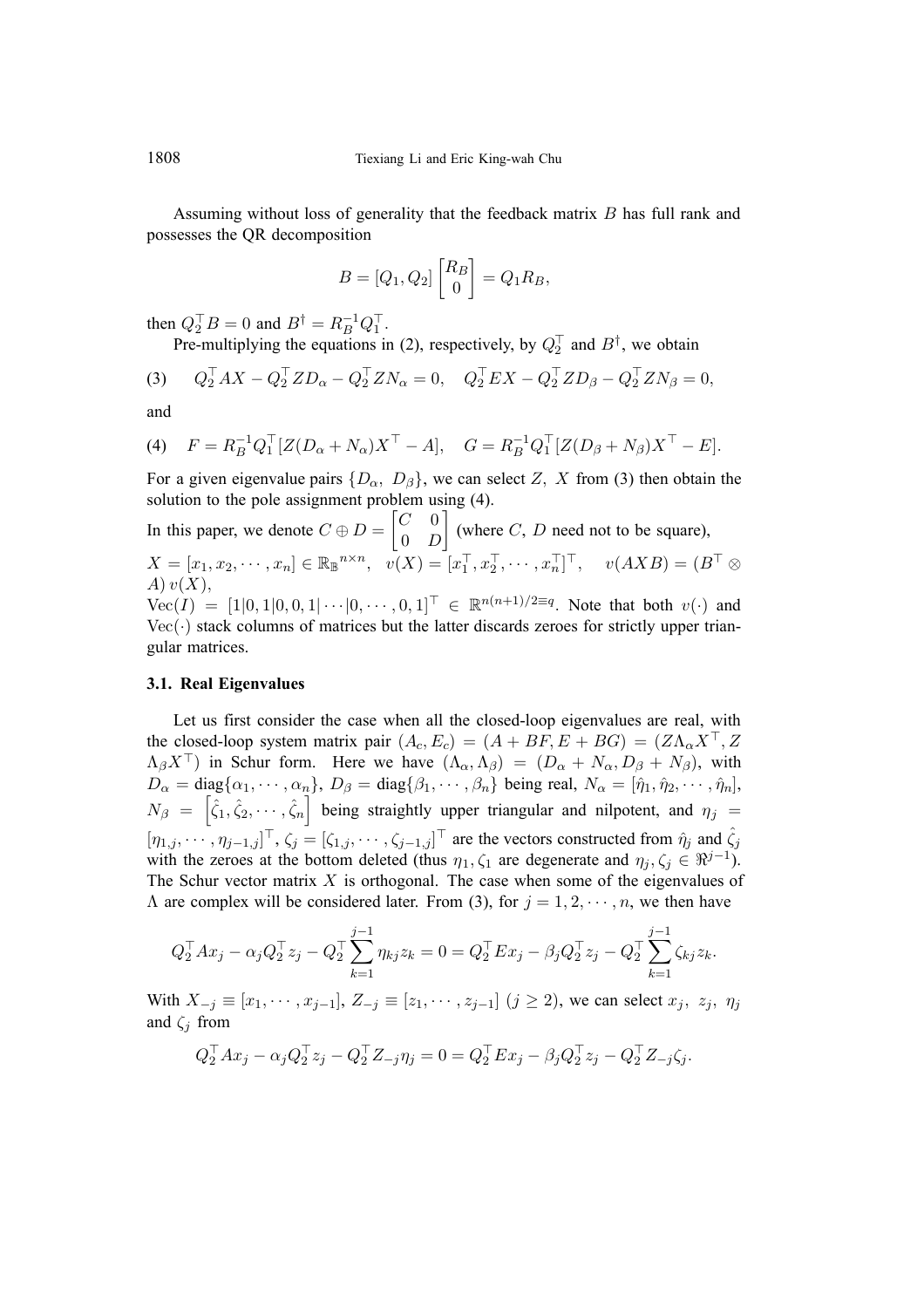In order to obtain the Schur decomposition  $(A_c, E_c) = (A + BF, E + BG) = (Z\Lambda_{\alpha}X^{\top},$  $Z\Lambda_{\beta}X^{\top}$ ) with X being unitary and Z being nonsingular, we select  $X_{-j}^{\top}x_j = 0$  =  $Z_{-j}^{\top}z_j$  and  $||x_j|| = 1$ . Consequently, we select  $x_j$ ,  $z_j$ ,  $\eta_j$  and  $\zeta_j$  from

(5) 
$$
M_j \begin{bmatrix} x_j \\ z_j \\ \eta_j \\ \zeta_j \end{bmatrix} = 0
$$
,  $M_j \equiv \begin{bmatrix} Q_2^{\top} A & -\alpha_j Q_2^{\top} & -Q_2^{\top} Z_{-j} & 0 \\ Q_2^{\top} E & -\beta_j Q_2^{\top} & 0 & -Q_2^{\top} Z_{-j} \\ X_{-j}^{\top} & 0 & 0 & 0 \\ 0 & Z_{-j}^{\top} & 0 & 0 \end{bmatrix}$ 

Notice that the null space  $\mathcal{N}(M_i)$  above is non-empty and the algorithm is feasible, as its dimension lies between 2m and  $2(m + j - 1)$ .

From Theorem 2.1, we can minimize the size of  $(\eta_i, \zeta_i)$ , leading to the optimal departure from normality measure and robustness of the closed-loop spectrum. From here on,  $||N_{\alpha}||^2 + ||N_{\beta}||^2$ , the departure from normality, is the robustness measure in the RPAP DS. We thus arrive to the subproblem from which  $x_j$ ,  $z_j$ ,  $\eta_j$  and  $\zeta_j$  are chosen: (for  $j > 1$ )

(6) 
$$
\min_{\|x_j\|=1} \|\eta_j\|_F^2 + \|\zeta_j\|_F^2 \text{ subject to } M_j\begin{bmatrix} x_j \\ z_j \\ \eta_j \\ \zeta_j \end{bmatrix} = 0.
$$

Let  $[S_{j1}^\top, S_{j2}^\top, S_{j3}^\top, S_{j4}^\top]^\top$  be a unitary basis of the null space of  $M_j$ , with  $x_j = S_{j1}u_j$ ,  $z_j = \dot{S}_{j2}u_j$ ,  $\eta_j = S_{j3}u_j$  and  $\zeta_j = S_{j4}u_j$ . It is easy to see that  $x_j$ ,  $z_j$ ,  $\eta_j$  and  $\zeta_j$  can be chosen, for a given value of  $j$ , by finding the smallest generalized singular value (GSV) [12] and its associated singular vector for  $\left\{ (S_{j1}^\top, S_{j2}^\top)^\top, (S_{j3}^\top, S_{j4}^\top)^\top \right\}$ .

For a given ordering of the close-loop poles,  $x_1$ ,  $z_1$  are constrained in (6) but cannot be chosen uniquely, as  $\eta_1$ ,  $\zeta_1$  are degenerate. Similar comments apply in the complex case below.

#### **3.2. Complex Eigenvalues**

When some of the closed-loop eigenvalues are complex, we can modify our algorithm using real arithmetic so that a real feedback matrix  $F$ ,  $G$  can be obtained. Using the following modified real Schur form, the real vectors  $x_j$ ,  $x_{j+1}$ ,  $z_j$ ,  $z_{j+1}$ ,  $\eta_j$ ,  $\eta_{j+1}$ and  $\zeta_i$ ,  $\zeta_{i+1}$  are chosen via

$$
Q_2^{\top} A [x_j, x_{j+1}] - Q_2^{\top} [z_j, z_{j+1}] D_{\alpha j} - Q_2^{\top} Z_{-j} [\eta_j, \eta_{j+1}] = 0,
$$
  

$$
Q_2^{\top} E [x_j, x_{j+1}] - Q_2^{\top} [z_j, z_{j+1}] D_{\beta j} - Q_2^{\top} Z_{-j} [\zeta_j, \zeta_{j+1}] = 0, \quad X_{-j}^{\top} [x_j, x_{j+1}] = 0
$$

.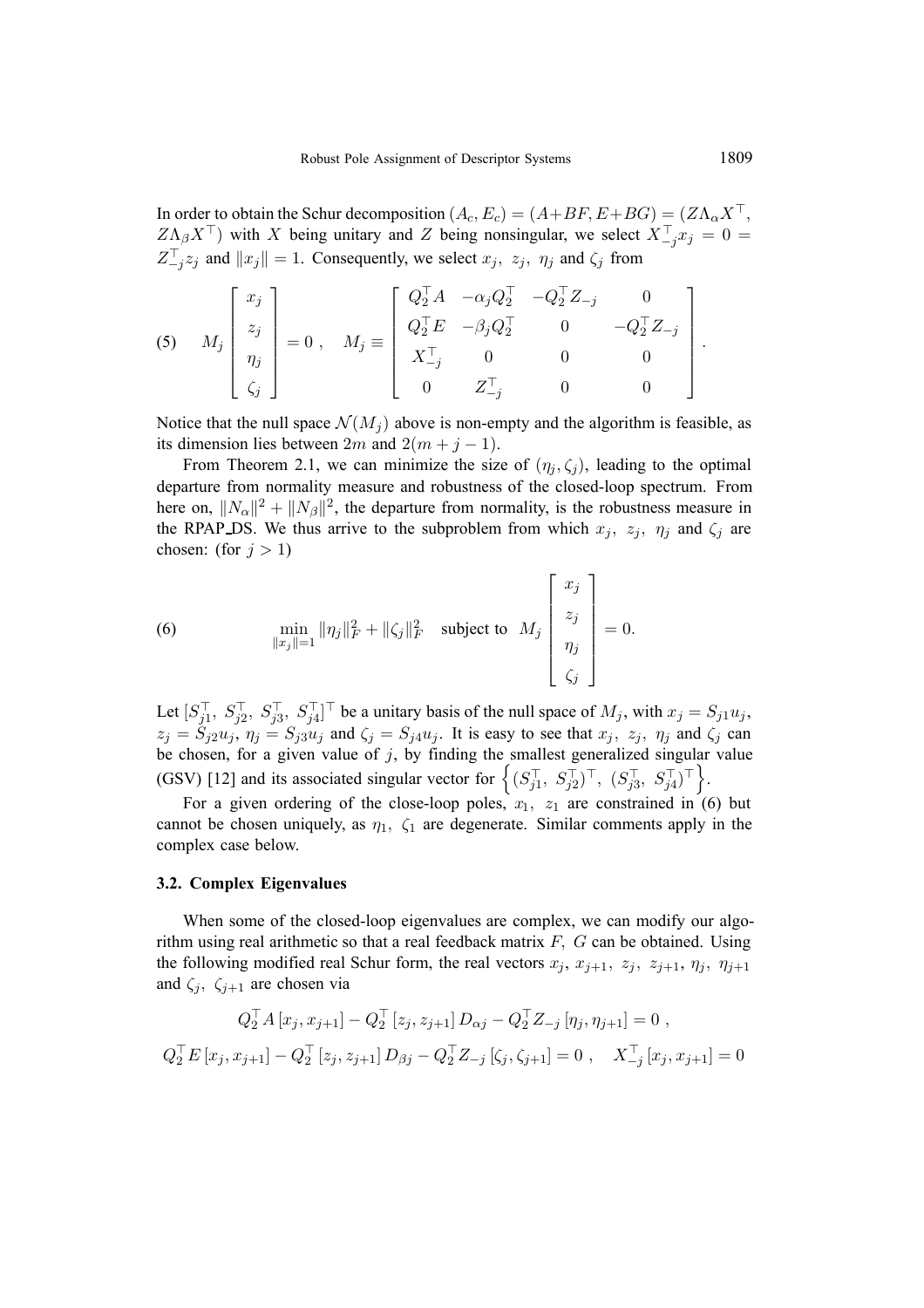where

$$
D_{\alpha j} = \begin{bmatrix} \mu_j & \nu_j \\ -\nu_j & \mu_j \end{bmatrix}, \quad D_{\beta j} = \begin{bmatrix} \kappa_j & \tau_j \\ -\tau_j & \kappa_j \end{bmatrix}.
$$

Equivalently, we have

(7)  
\n
$$
\begin{bmatrix}\nx_j \\
x_{j+1} \\
z_j \\
\hline\n\eta_j \\
\zeta_j\n\end{bmatrix} = 0, \quad M_j
$$
\n
$$
\begin{bmatrix}\nx_j \\
z_{j+1} \\
\eta_{j+1} \\
\zeta_j\n\end{bmatrix} = 0, \quad M_j
$$
\n
$$
\equiv \begin{bmatrix}\nI_2 \otimes (Q_2^\top A) & D_{\alpha j}^\top \otimes Q_2^\top & -I_2 \otimes Q_2^\top Z_{-j} & 0 \\
I_2 \otimes (Q_2^\top E) & D_{\beta j}^\top \otimes Q_2^\top & 0 & -I_2 \otimes Q_2^\top Z_{-j} \\
I_2 \otimes X_{-j}^\top & 0 & 0 & 0 \\
0 & I_2 \otimes Z_{-j}^\top & 0 & 0\n\end{bmatrix}
$$

while minimizing  $\|[\eta_j, \eta_{j+1}]\|_F^2 + \|[\zeta_j, \zeta_{j+1}]\|_F^2$  with  $\|[x_j, x_{j+1}]\|_F = 1$ . Notice that the null space  $\mathcal{N}(M_i)$  in (7) is non-empty and the algorithm is feasible, as its dimension lies between  $4m$  and  $4(m + j - 1)$ . Also, we have not imposed the quadratic constraint that  $x_j \perp x_{j+1}$ . The conditioning of the pseudo-Schur vectors  $[x_j, x_{j+1}]$ is then controlled by  $\|\eta_j, \eta_{j+1}\|_F^2 + \|[\zeta_j, \zeta_{j+1}]\|_F^2$ , or the size of the upper triangular parts of  $\Lambda_{\alpha}$ ,  $\Lambda_{\beta}$  corresponding to the complex conjugate pair of eigenvalues in  $(D_{\alpha j}, D_{\beta j})$ . Note, in the real Schur form, that  $(D_{\alpha j}, D_{\beta j})$  can be replaced by any matrix pair with the same eigenvalues, with  $x_i^T x_{i+1} = 0$ . This orthogonality condition is a difficult quadratic constraint and is abandoned for simplicity. To pay for this simplicity, the pseudo-Schur vector matrix  $X$  is no longer orthogonal. However, it is still nearly orthogonal, with  $X^{\top}X$  being block-diagonal and  $2 \times 2$  diagonal blocks for individual complex conjugate pairs of closed-loop eigenvalues. The conditioning of the eigenvalues are then partly controlled by the sizes of  $\eta_i$ ,  $\eta_{i+1}$  in  $N_\alpha$  and  $\zeta_i$ ,  $\zeta_{i+1}$  in  $N_{\beta}$ .

Let  $\left[ S_{j1}^{\top},S_{j2}^{\top},S_{j3}^{\top},S_{j4}^{\top},S_{j5}^{\top},S_{j6}^{\top},S_{j7}^{\top},S_{j8}^{\top} \right]$  $\int_{0}^{\top}$  be a unitary basis for the null space defined in (7). We are looking for the vectors

$$
x_j = S_{j1}u_j, \t x_{j+1} = S_{j2}u_j, \t z_j = S_{j3}u_j, \t z_{j+1} = S_{j4}u_j,
$$
  

$$
\eta_j = S_{j5}u_j, \t \eta_{j+1} = S_{j6}u_j, \t \zeta_j = S_{j7}u_j, \t \zeta_{j+1} = S_{j8}u_j
$$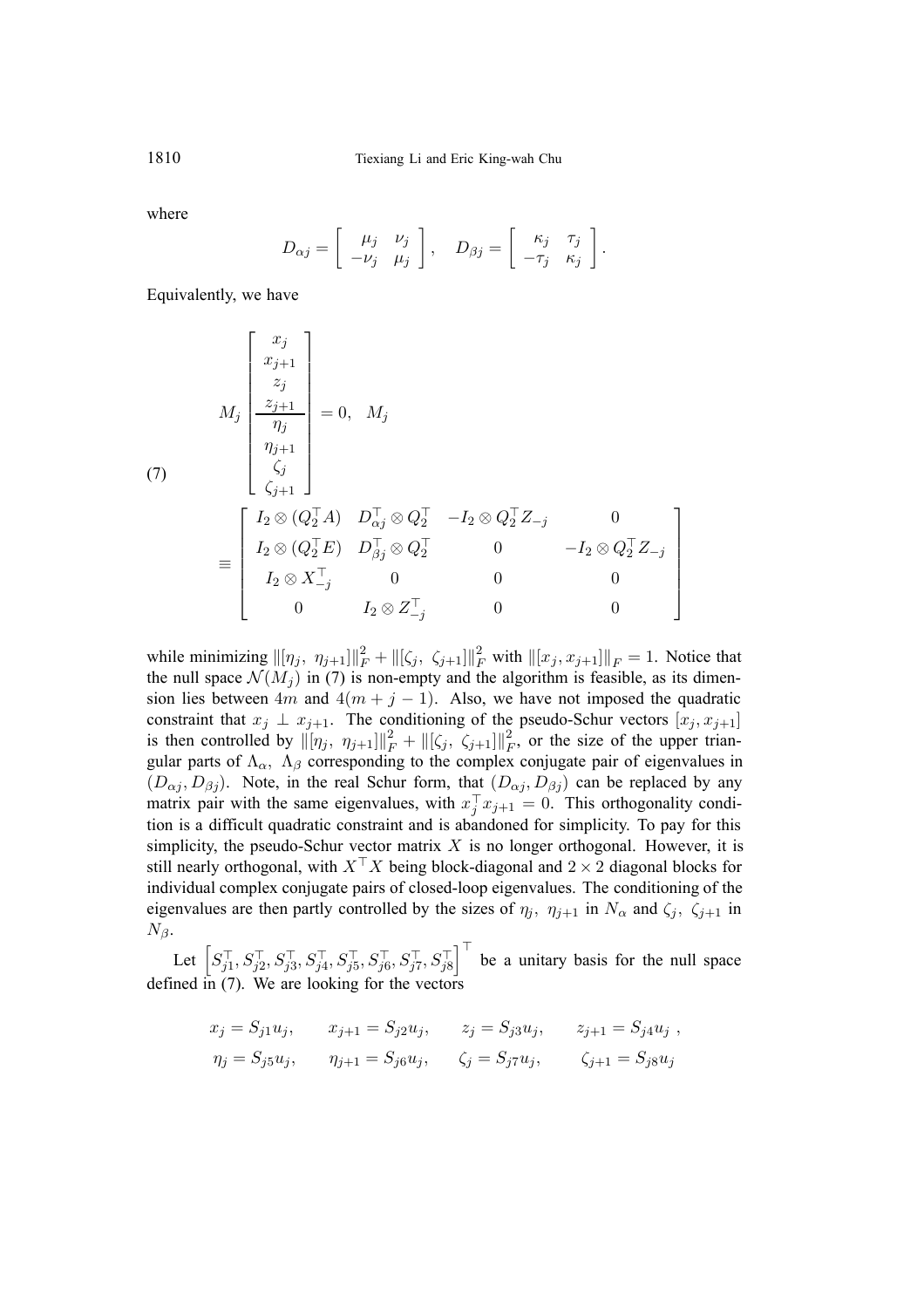which satisfy 
$$
\min_{u_j} ||[\eta_j, \eta_{j+1}]||_F^2 + ||[\zeta_j, \zeta_{j+1}]||_F^2
$$
 s.t.  $||[x_j, x_{j+1}]||_F^2 = 1$ , or  
\n
$$
\min_{u_j} u_j^\top (S_{j5}^\top S_{j5} + S_{j6}^\top S_{j6}) u_j + u_j^\top (S_{j7}^\top S_{j7} + S_{j8}^\top S_{j8}) u_j
$$
 s.t.  $u_j^\top (S_{j1}^\top S_{j1} + S_{j2}^\top S_{j2}) u_j = 1$   
\nSimilarly, to the real case earlier, the minimization can be achieved via the GSVs of the

Similar to the real case earlier, the minimization can be achieved via the GSVs of the matrix pair  $\left\{ \left( S_{j1}^{\top},S_{j2}^{\top},S_{j3}^{\top},S_{j4}^{\top} \right) \right\}$  $\big)^{\top}$  ,  $\left( S_{j5}^{\top},S_{j6}^{\top},S_{j7}^{\top},S_{j8}^{\top} \right)$  $\bigcap_{\tau}$ .

**Remark.** In Theorem 2.1, Z is only required to be nonsingular, but this will be difficult to achieve in practice. If it is unconstrained, an ill-conditioned  $Z$  may cause problems in the Schur-Newton refinement in the next Section. Consequently, we require in the calulcations in  $(5)$  and  $(7)$  that  $Z$  has orthogonal columns.

### 4. SCHUR-NEWTON OPTIMIZATION ALGORITHM

From the Schur algorithm in Section 3, we obtain the starting value for the Newton refinement technique in this Section.

# **4.1. Real Eigenvalues**

We seek feedback matrices  $F, G \in \mathbb{R}^{m \times n}$  such that

$$
\lambda(A + BF, E + BG) = \lambda \left\{ \begin{bmatrix} \begin{pmatrix} \Lambda & 0 \\ 0 & I \end{pmatrix}, \begin{pmatrix} I & 0 \\ 0 & 0 \end{pmatrix} \end{bmatrix} \right\} = \lambda(D_{\alpha}, D_{\beta})
$$

for given  $D_{\alpha} \equiv \text{diag}\{\alpha_1, \cdots, \alpha_n\}, D_{\beta} \equiv \{\beta_1, \cdots, \beta_n\}.$  We have  $(A + BF)YD_{\beta} =$  $(E + BG)YD_{\alpha}$ , where the columns of Y are the eigenvectors. With Z is nonsingular, X is orthogonal and  $\alpha_i^2 + \beta_i^2 = 1$   $(j = 1, \dots, n)$ , we then have

$$
Z^{-1}(A + BF)X = D_{\alpha} + N_{\alpha}, \quad Z^{-1}(E + BG)X = D_{\beta} + N_{\beta}.
$$

Let  $Q$  denote  $Q_2$ , then we arrive at:

### **Optimization Problem 1.**

Given  $A \in \mathbb{R}^{n \times n}$ ,  $B \in \mathbb{R}^{n \times m}$ ,  $(A, B)$  is regular,  $Q \in \mathbb{R}^{n \times (n-m)}$  is unitary and  $Q^{\top}B=0;$ 

 $\min \Vert [N_{\alpha}, N_{\beta}] \Vert_F^2$ **s.t.**  $\sqrt{ }$  $\int$  $\mathbf{I}$  $Q^{\dagger} A X - Q^{\dagger} Z D_{\alpha} - Q^{\dagger} Z N_{\alpha} = 0$   $N_{\alpha}$ ,  $N_{\beta}$  are  $n \times n$  strictly upper triangular,  $Q^{\dagger} EX - Q^{\dagger} Z D_{\beta} - Q^{\dagger} Z N_{\beta} = 0$ ,  $X$  is  $n \times n$  orthogonal,  $Z$  is nonsingular.  $X^{\perp}X-I=0$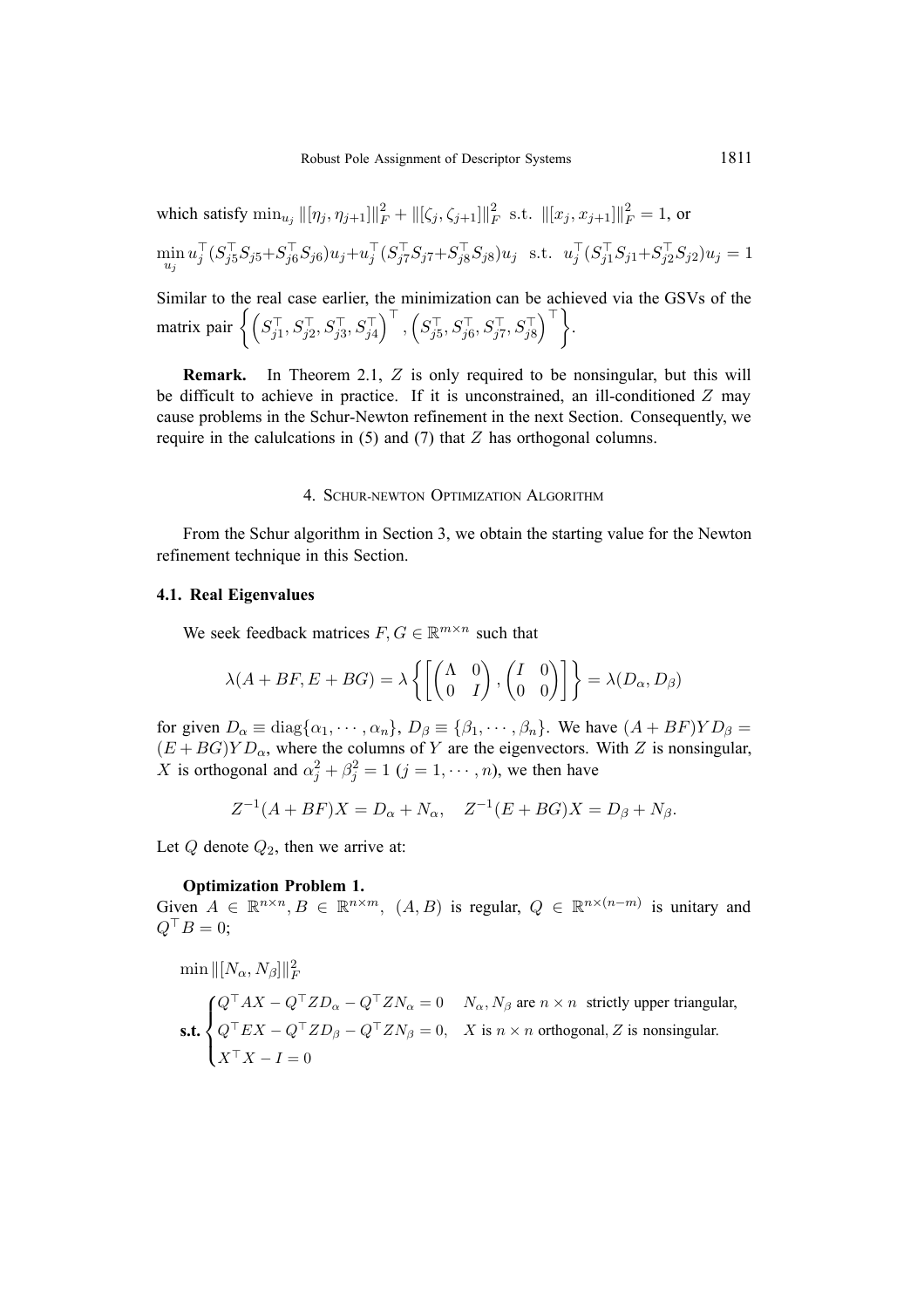Optimization Problem 1 is equivalent to:

$$
\begin{aligned}\n\min \text{Vec}(N_{\alpha})^{\top} \text{Vec}(N_{\alpha}) + \text{Vec}(N_{\beta})^{\top} \text{Vec}(N_{\beta}) \\
\text{s.t.} \n\left\{\n\begin{array}{l}\n(I \otimes Q^{\top} A)v(X) - (D_{\alpha}^{\top} \otimes Q^{\top})v(Z) - (N_{\alpha}^{\top} \otimes Q^{\top})v(Z) = 0 \\
(I \otimes Q^{\top} E)v(X) - (D_{\beta}^{\top} \otimes Q^{\top})v(Z) - (N_{\beta}^{\top} \otimes Q^{\top})v(Z) = 0 \\
d_0(X)^{\top} v(X) - \text{Vec}(I) = 0\n\end{array}\n\right\}\n\end{aligned}
$$

where

$$
N_{\alpha} = \begin{bmatrix} 0 & \eta_{12} & \eta_{13} & \cdots & \eta_{1n} \\ 0 & 0 & \eta_{23} & \cdots & \eta_{2n} \\ \vdots & \vdots & 0 & \ddots & \vdots \\ \vdots & \vdots & \vdots & \ddots & \eta_{n-1,n} \\ 0 & 0 & 0 & \cdots & 0 \end{bmatrix} \in \mathbb{R}^{n \times n}, \text{ Vec}(N_{\alpha}) = \begin{bmatrix} \frac{\eta_{12}}{\eta_{13}} \\ \frac{\eta_{23}}{\eta_{12}} \\ \vdots \\ \frac{\eta_{1n}}{\eta_{1n}} \end{bmatrix} \in \mathbb{R}^{n(n-1)/2 \equiv p},
$$

$$
N_{\beta} = \begin{bmatrix} 0 & \zeta_{12} & \zeta_{13} & \cdots & \zeta_{1n} \\ 0 & 0 & \zeta_{23} & \cdots & \zeta_{2n} \\ \vdots & \vdots & 0 & \ddots & \vdots \\ 0 & 0 & 0 & \cdots & 0 \end{bmatrix} \in \mathbb{R}^{n \times n}, \text{ Vec}(N_{\beta}) = \begin{bmatrix} \zeta_{12} \\ \zeta_{13} \\ \zeta_{23} \\ \vdots \\ \zeta_{1n} \\ \vdots \\ \zeta_{n-1,n} \end{bmatrix} \in \mathbb{R}^{p}.
$$

Here, we write  $C^{k \times n} = [c_1, \dots, c_n]$ , so

$$
d_0(C) = [c_1 \oplus [c_1, c_2] \oplus \cdots \oplus [c_1, \cdots, c_n]] \in \mathbb{R}^{kn \times q}.
$$

We then consider the Lagrangian function of Optimization Problem 1:

$$
L(\gamma, \varepsilon, \delta, v(X), v(Z), \text{Vec}(N_{\alpha}), \text{Vec}(N_{\beta})) = \text{Vec}(N_{\alpha})^{\top} \text{Vec}(N_{\alpha})
$$
  
+ 
$$
\text{Vec}(N_{\beta})^{\top} \text{Vec}(N_{\beta}) + \gamma^{\top} [(I \otimes Q^{\top} A)v(X) - (D_{\alpha}^{\top} \otimes Q^{\top})v(Z)
$$
  
-
$$
(N_{\alpha}^{\top} \otimes Q^{\top})v(Z)] + \varepsilon^{\top} [(I \otimes Q^{\top} E)v(X)
$$
  
-
$$
(D_{\beta}^{\top} \otimes Q^{\top})v(Z) - (N_{\beta}^{\top} \otimes Q^{\top})v(Z)] + \delta^{\top} [d_0(X)^{\top} v(X) - \text{Vec}(I)]
$$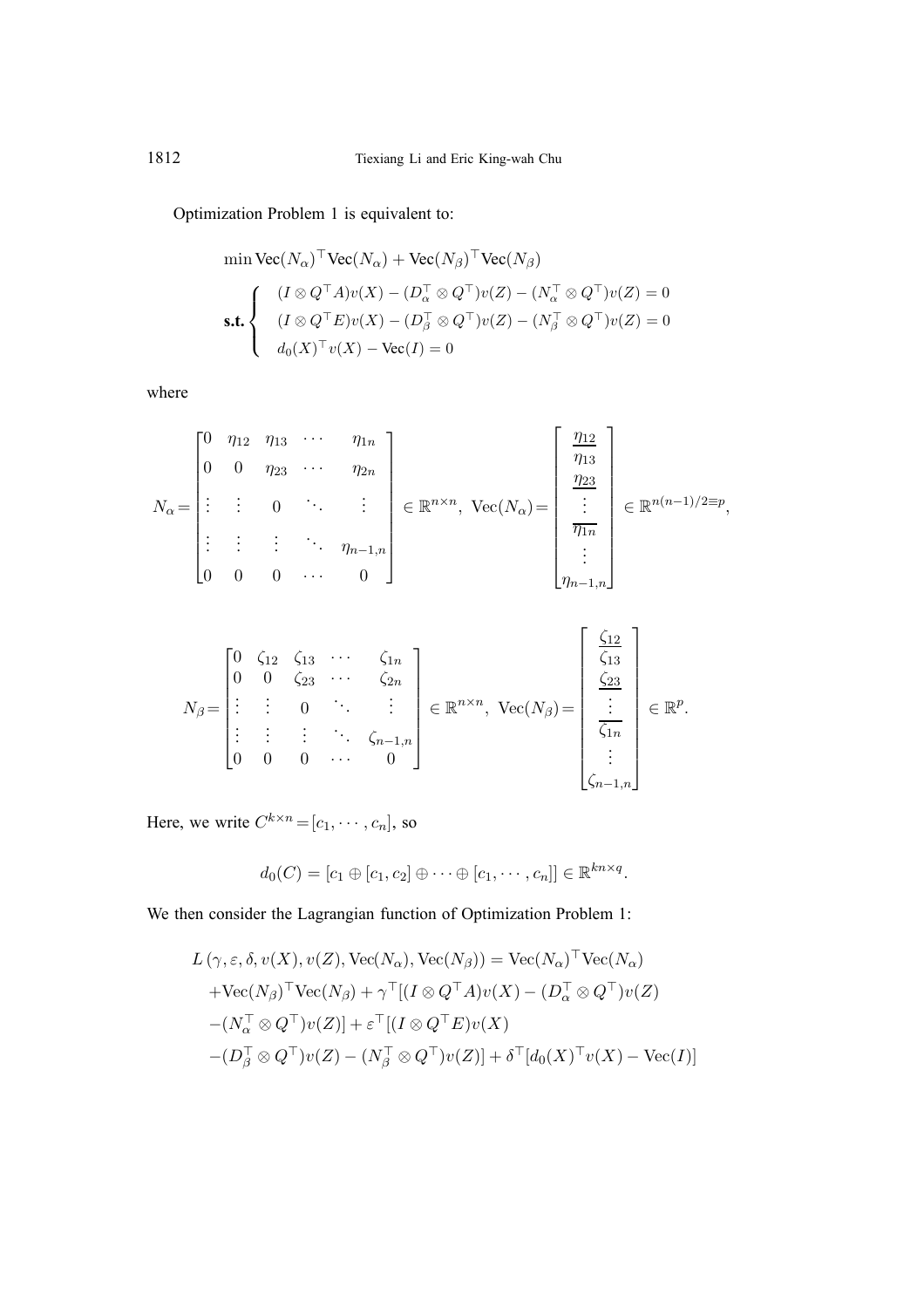where

$$
\gamma = \left[\begin{array}{c} \nabla_1 \\ \nabla_2 \\ \nabla_3 \end{array}\right] \cdots \left[\begin{array}{c} \nabla_2 \\ \nabla_n \\ \nabla_n \end{array}\right]^\top \in \mathbb{R}^{ln},
$$
\n
$$
R = \left[\gamma_1, \gamma_2, \cdots, \gamma_n\right],
$$
\n
$$
\varepsilon = \left[\begin{array}{c} \nabla_1 \\ \nabla_2 \end{array}\right] \cdots \left[\begin{array}{c} \nabla_2 \\ \nabla_n \end{array}\right]^\top \in \mathbb{R}^{ln},
$$
\n
$$
W = \left[\varepsilon_1, \varepsilon_2, \cdots, \varepsilon_n\right],
$$
\n
$$
\delta = \left[\begin{array}{c} \nabla_1 \\ \nabla_2 \end{array}\right] \cdots \left[\begin{array}{c} \nabla_1 \\ \nabla_n \end{array}\right]^\top = \left[\delta_{11} \middle| \delta_{21}, \delta_{22} \middle| \cdots \middle| \delta_{n1}, \delta_{n2}, \cdots, \delta_{nn} \right]^\top \in \mathbb{R}^q.
$$

The derivatives of  $L$  satisfy

(8) 
$$
f_1 \equiv \frac{\partial L}{\partial \gamma} = (I \otimes Q^\top A)v(X) - (D_\alpha^\top \otimes Q^\top)v(Z) - (N_\alpha^\top \otimes Q^\top)v(Z) = 0,
$$

(9) 
$$
f_2 \equiv \frac{\partial L}{\partial \varepsilon} = (I \otimes Q^\top E)v(X) - (D_\beta^\top \otimes Q^\top)v(Z) - (N_\beta^\top \otimes Q^\top)v(Z) = 0,
$$

(10) 
$$
f_3 \equiv \frac{\partial L}{\partial \delta} = d_0(X)^\top v(X) - \text{Vec}(I) = 0,
$$

(11) 
$$
f_4 \equiv \frac{\partial L}{\partial v(X)} = (I \otimes A^\top Q)\gamma + (I \otimes E^\top Q)\varepsilon + v(X\Delta) = 0,
$$

(12) 
$$
f_5 \equiv \frac{\partial L}{\partial v(Z)} = -[(D_\alpha \otimes Q) + (N_\alpha \otimes Q)]\gamma - [(D_\beta \otimes Q) + (N_\beta \otimes Q)]\varepsilon = 0,
$$

(13) 
$$
f_6 \equiv \frac{\partial L}{\partial \text{Vec}(N_\alpha)} = 2 \text{Vec}(N_\alpha) - d_1(Q^\top Z)^\top \gamma = 0,
$$

(14) 
$$
f_7 \equiv \frac{\partial L}{\partial \text{Vec}(N_\beta)} = 2 \text{Vec}(N_\beta) - d_1 (Q^\top Z)^\top \varepsilon = 0
$$

where

$$
\Delta = \begin{bmatrix} 2\delta_{11} & \delta_{21} & \delta_{31} & \cdots & \delta_{n1} \\ \delta_{21} & 2\delta_{22} & \delta_{32} & \cdots & \delta_{n2} \\ \vdots & \vdots & 2\delta_{33} & \cdots & \vdots \\ \vdots & \vdots & \vdots & \cdots & \delta_{n,n-1} \\ \delta_{n1} & \delta_{n2} & \delta_{n3} & \cdots & 2\delta_{nn} \end{bmatrix}.
$$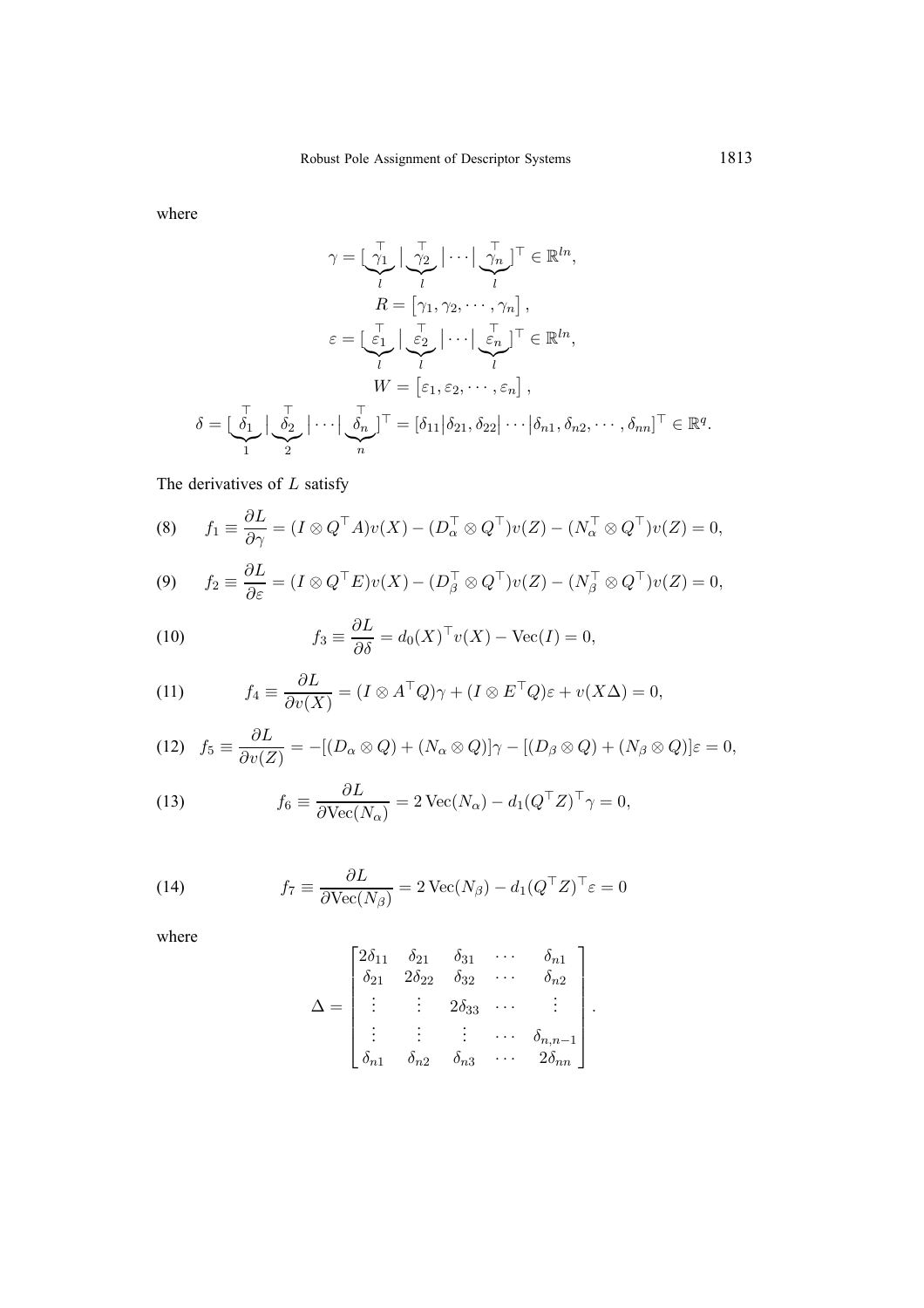We can apply Newton's method to  $f \equiv (f_1^\top, f_2^\top, \cdots, f_7^\top)^\top$ , which can be formulated as

(15) 
$$
\begin{bmatrix} \gamma \\ \varepsilon \\ \delta \\ v(X) \\ v(Z) \\ \text{Vec}(N_{\alpha}) \\ \text{Vec}(N_{\beta}) \end{bmatrix}_{\text{new}} = \begin{bmatrix} \gamma \\ \varepsilon \\ \delta \\ v(X) \\ v(Z) \\ v(Z) \\ \text{Vec}(N_{\alpha}) \\ \text{Vec}(N_{\beta}) \end{bmatrix} - J_f^{-1} \begin{bmatrix} f_1 \\ f_2 \\ f_3 \\ f_4 \\ f_5 \\ f_6 \\ f_7 \end{bmatrix}
$$

where the symmetric

Jf = ∂f<sup>1</sup> ∂γ ∂f<sup>1</sup> ∂ε ∂f<sup>1</sup> ∂δ ∂f<sup>1</sup> ∂v(X) ∂f<sup>1</sup> ∂v(Z) ∂f<sup>1</sup> ∂Vec(Nα) ∂f<sup>1</sup> <sup>∂</sup>Vec(Nβ) . . . . . . . . . . . . . . . . . . . . . ∂f<sup>7</sup> ∂γ ∂f<sup>7</sup> ∂ε ∂f<sup>7</sup> ∂δ ∂f<sup>7</sup> ∂v(X) ∂f<sup>7</sup> ∂v(Z) ∂f<sup>7</sup> ∂Vec(Nα) ∂f<sup>7</sup> ∂Vec(Nβ) = 000 I ⊗ QA −D <sup>α</sup> <sup>⊗</sup> <sup>Q</sup> <sup>−</sup> <sup>N</sup> <sup>α</sup> <sup>⊗</sup> <sup>Q</sup> <sup>−</sup>d1(QZ) 0 000 I ⊗ QE −D <sup>β</sup> <sup>⊗</sup> <sup>Q</sup> <sup>−</sup> <sup>N</sup> <sup>β</sup> <sup>⊗</sup> <sup>Q</sup> <sup>0</sup> <sup>−</sup>d1(QZ) ∗ 0 0 d0(X) + d2(X)0 0 0 ∗∗∗ ∆ ⊗ I 0 00 ∗∗∗ ∗ 0 −d<sup>3</sup> (Q[γ2, ··· , γn]) −d<sup>3</sup> (Q[ε2, ··· , εn]) ∗∗∗ ∗ ∗ 2 I<sup>p</sup> 0 ∗∗∗ ∗ ∗ 0 2 I<sup>p</sup> 

and

$$
d_1(C) = \begin{bmatrix} 0 & \cdots & \cdots & \cdots & 0 \\ c_1 \oplus [c_1, c_2] \oplus \cdots \oplus [c_1, \ldots, c_{n-1}] \end{bmatrix} \in \mathbb{R}^{kn \times p},
$$
  
\n
$$
d_2(C^{\top}) = \begin{bmatrix} c_1^{\top} \\ c_2^{\top} \oplus c_2^{\top} \\ c_3^{\top} \oplus c_3^{\top} \oplus c_3^{\top} \\ \vdots \\ c_n^{\top} \oplus \cdots \oplus c_n^{\top} \end{bmatrix} \in \mathbb{R}^{q \times kn},
$$
  
\n
$$
d_3(C) = \begin{bmatrix} c_2 & c_3 \oplus c_3 & c_4 \oplus c_4 \oplus c_4 & \cdots & c_n \oplus \cdots \oplus c_n \\ 0 & \cdots & \cdots & \cdots & 0 \end{bmatrix} \in \mathbb{R}^{kn \times p}.
$$

Applying Newton's method to Optimization Problem 1, we obtain  $Z, X$  then by using (4), the feedback matrices  $F$ ,  $G$ . Now, we can write down the Schur-Newton Algorithm for the RPAP\_DS with real eigenvalues: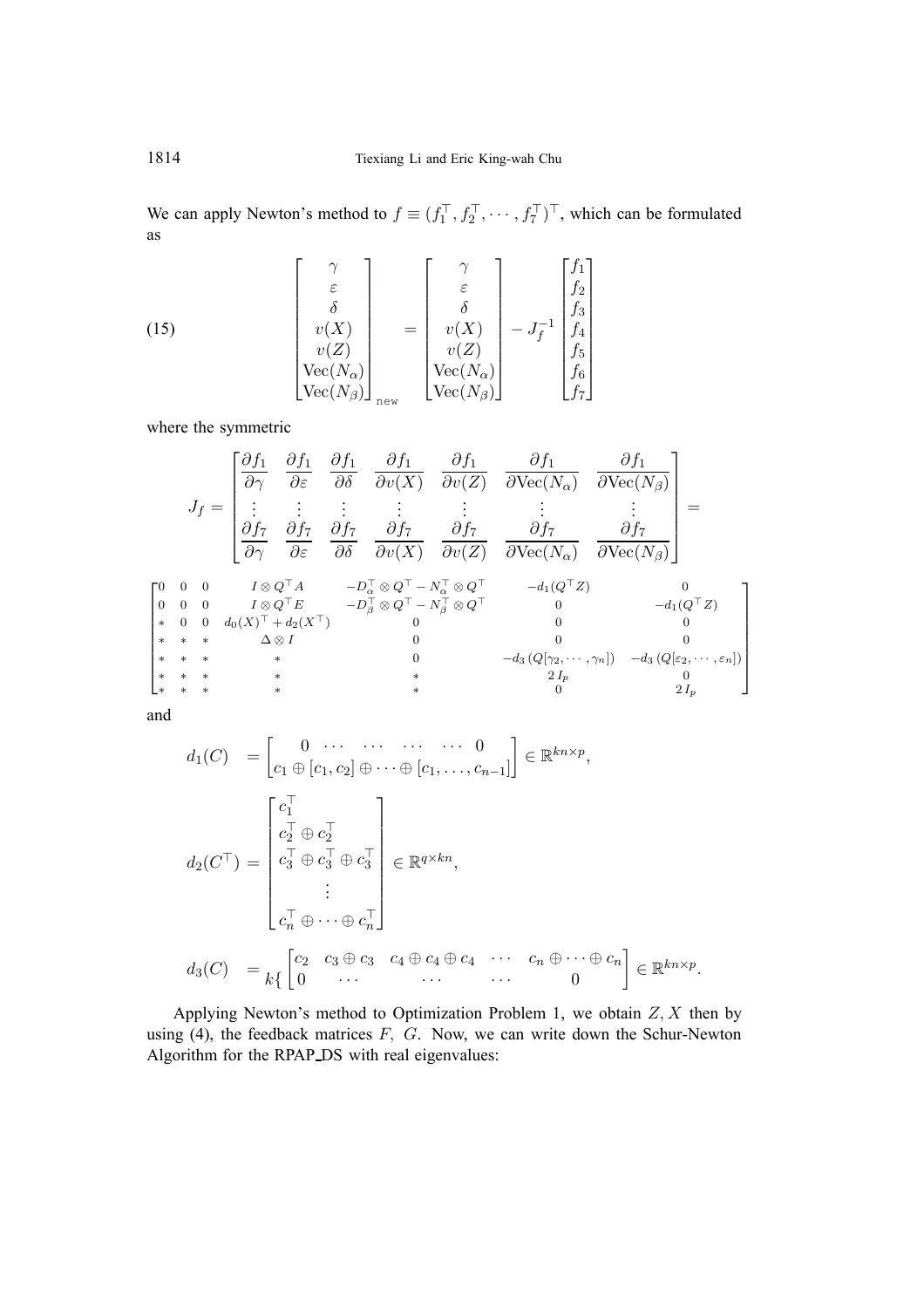# **Algorithm 1 (Real Schur-Newton).**

- (1) Use the Schur algorithm in Section 3 to find an initial  $X_0$ ,  $Z_0$  and  $N_{\alpha 0}$ ,  $N_{\beta 0}$ .
- (2) Substitute  $X_0$ ,  $Z_0$ ,  $N_{\alpha 0}$ ,  $N_{\beta 0}$  into (11)-(14), producing an over-determined linear system for  $(\gamma_0^{\top}, \varepsilon_0^{\top}, \delta_0^{\top})^{\top}$ :

$$
\begin{aligned}\n\frac{n^2}{n^2} &\left\{ \begin{bmatrix}\n\frac{\ln}{I \otimes A^\top Q} & \frac{\ln}{I \otimes E^\top Q} \\
-(D_\alpha \otimes Q + N_\alpha \otimes Q) & -(D_\beta \otimes Q + N_\beta \otimes Q) & 0 \\
\frac{p}{p} &\left\{ \begin{bmatrix} \cos(\pi/2) \\ d_1(Q^\top Z)^\top & 0 & 0 \\
0 & d_1(Q^\top Z)^\top & 0 \\
0 & d_1(Q^\top Z)^\top & 0\n\end{bmatrix} \begin{bmatrix} \gamma_0 \\ \varepsilon_0 \\ \delta_0 \end{bmatrix} \right\} \\
&= \begin{bmatrix}\n0 \\
2 \operatorname{Vec}(N_\alpha) \\
2 \operatorname{Vec}(N_\beta)\n\end{bmatrix}\n\end{aligned}
$$

where  $l = n - m$ , p, q are defined as before and  $n^2 + p > ln + q$ . Use the least squares method to solve the over-determined system in (??) for  $\gamma_0$ ,  $\varepsilon_0$  and  $\delta_0$ .

- (3) Choose  $\{\gamma_0, \varepsilon_0, \delta_0, v(X_0), v(Z_0), \text{Vec}(N_{\alpha 0}), \text{Vec}(N_{\beta 0})\}$  to be the starting values, run Newton's iteration (15) until convergence to X, Z and  $N_{\alpha}$ ,  $N_{\beta}$ .
- (4) Substitute the X, Z and  $N_{\alpha}$ ,  $N_{\beta}$  into (??) to obtain the feedback matrices F, G.

# **4.2. Complex Eigenvalues**

Let  $\{(\alpha_1, \beta_1), \cdots, (\alpha_{n-2s}, \beta_{n-2s}); (\mu_1 \pm i\nu_1, \kappa_1 \pm i\tau_1), \cdots, (\mu_s \pm i\nu_s, \kappa_s \pm i\tau_s)\}\$ be the prescribed eigenvalues, where  $s$  is the number of complex eigenvalue pairs. As in the real eigenvalue case, we seek feedback matrices  $F, G \in \mathbb{R}^{n \times n}$  such that

$$
\lambda(A + BF, E + BG) = \lambda \left\{ \begin{bmatrix} \begin{pmatrix} \Lambda & 0 \\ 0 & I \end{pmatrix}, \begin{pmatrix} I & 0 \\ 0 & 0 \end{pmatrix} \end{bmatrix} \right\} = \lambda(D_{\alpha}, D_{\beta})
$$

where  $\alpha_j, \beta_j, \mu_l, \nu_l, \kappa_l, \tau_l \in \mathbb{R}, \alpha_j^2 + \beta_j^2 = 1 = \mu_l^2 + \nu_l^2 + \kappa_l^2 + \tau_l^2$   $(j = 1, \dots, n - 1)$ 2s;  $l = 1, \dots, s$ ), and  $D_{\alpha} \equiv \text{diag}\{\alpha_1, \dots, \alpha_{n-2s}; \mu_1 \pm i\nu_1, \dots, \mu_s \pm i\nu_s\}$ ,  $D_{\beta} \equiv$  $diag\{\beta_1,\cdots,\beta_{n-2s};\kappa_1\pm i\tau_1,\cdots,\kappa_s\pm i\tau_s\}$ . With a nonsingular Z and orthogonal X, we require

$$
Z^{-1}(A + BF)X = D_{\alpha} + N_{\alpha}, \quad Z^{-1}(E + BG)X = D_{\beta} + N_{\beta},
$$

where

$$
D_{\alpha} = \begin{bmatrix} \alpha_1 \oplus \cdots \oplus \alpha_{n-2s} \oplus \begin{bmatrix} a_1 & b_2 \\ b_1 & a_2 \end{bmatrix} \oplus \cdots \oplus \begin{bmatrix} a_{2s-1} & b_{2s} \\ b_{2s-1} & a_{2s} \end{bmatrix} \end{bmatrix}
$$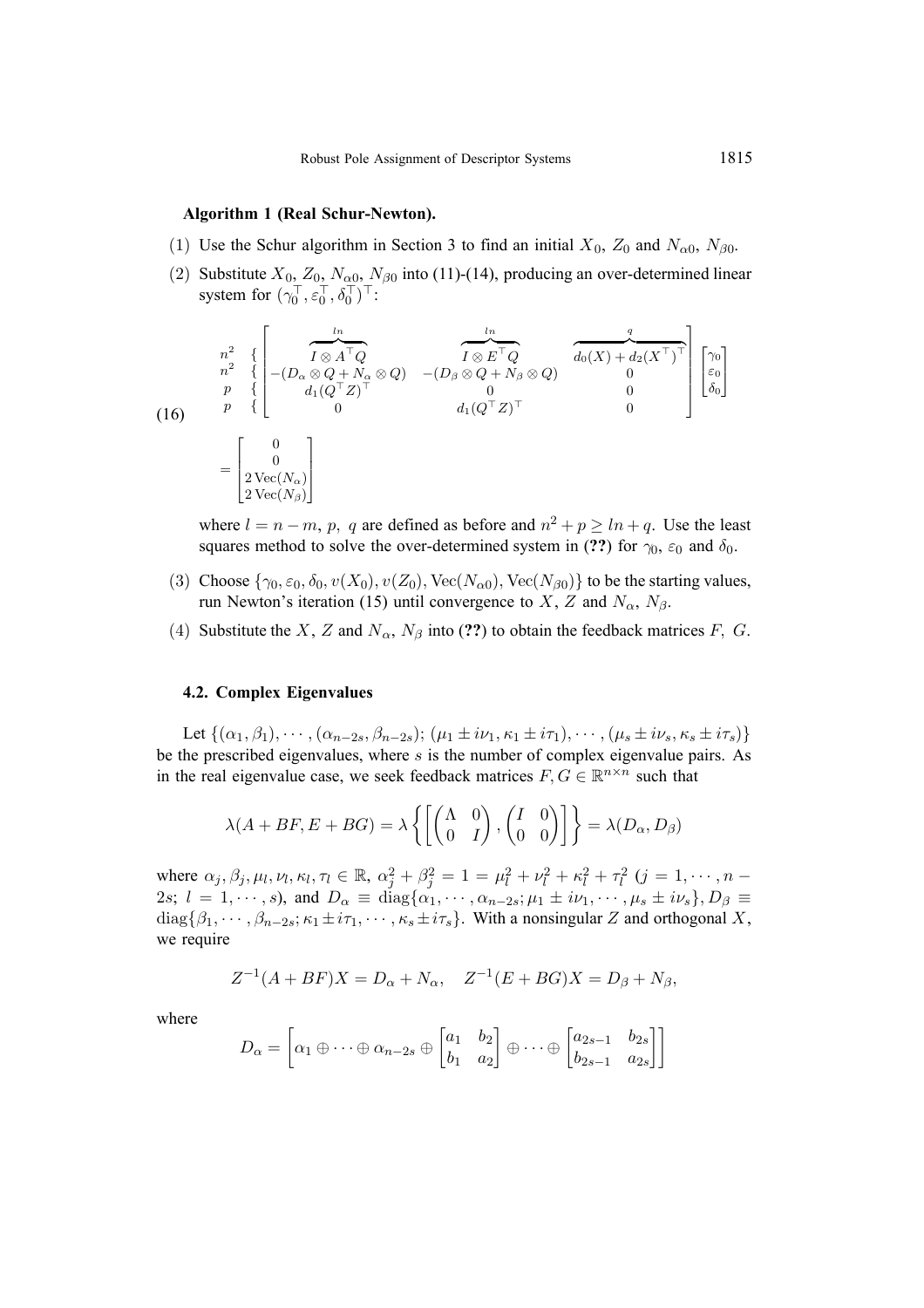with

$$
\begin{bmatrix}\na_1, \dots, a_{2s}, b_1, \dots, b_{2s} \in \mathbb{R}, \\
a_{2j-1} + a_{2j} = 2\mu_j, \ j = 1, \dots, s; \\
a_{2j-1}a_{2j} - b_{2j-1}b_{2j} = \mu_j^2 + \nu_j^2, \ j = 1, \dots, s.\n\end{bmatrix}
$$
\n
$$
D_{\beta} = \begin{bmatrix}\n\beta_1 \oplus \dots \oplus \beta_{n-2s} \oplus \begin{bmatrix}c_1 & d_2 \\ d_1 & c_2\end{bmatrix} \oplus \dots \oplus \begin{bmatrix}c_{2s-1} & d_2s \\ d_2s-1 & c_2s\end{bmatrix}, \\
\begin{bmatrix}\nc_1, \dots, c_{2s}, d_1, \dots, d_{2s} \in \mathbb{R}, \\
c_{2j-1} + c_{2j} = 2\kappa_j, \ j = 1, \dots, s; \\
c_{2j-1}c_{2j} - d_{2j-1}d_{2j} = \kappa_j^2 + \tau_j^2, \ j = 1, \dots, s.\n\end{bmatrix}
$$
\n
$$
\begin{bmatrix}\n0 & \eta_1, \eta_2, \dots, \eta_{n-2s} & \eta_{n-2s+1} & \eta_{n-2s+2} & \dots & \eta_{n-1} & \eta_n \\
0 & \eta_{2s} & \dots & \eta_{n-2s} & \eta_{2,n-2s+1} & \eta_{2,n-2s+2} & \dots & \eta_{2,n-1} & \eta_{2,n} \\
0 & \eta_{2s} & \eta_{2,n-2s} & \eta_{2,n-2s+1} & \eta_{2,n-2s+2} & \dots & \eta_{2,n-1} & \eta_{2,n} \\
0 & \dots & \vdots & \vdots & \vdots & \vdots & \vdots \\
\eta_{n-2s-1,n-2s} & \vdots & \vdots & \vdots & \vdots \\
0 & 0 & 0 & \vdots & \vdots \\
0 & 0 & 0 & \vdots & \vdots \\
0 & 0 & 0 & \vdots & \vdots \\
0 & 0 & 0 & \vdots & \vdots \\
0 & \zeta_1, \zeta_2, \zeta_1, \zeta_3, \dots, \zeta_n, \zeta_n, \zeta_n, \zeta_n, \zeta_n, \zeta_n, \zeta_n, \
$$

We arrive at the optimization problem for complex eigenvalues:

### **Optimization Problem 2.**

Given  $A \in \mathbb{R}^{n \times n}$ ,  $B \in \mathbb{R}^{n \times m}$ ,  $(A, B)$  regular,  $Q \in \mathbb{R}^{n \times (n-m)}$  is orthogonal and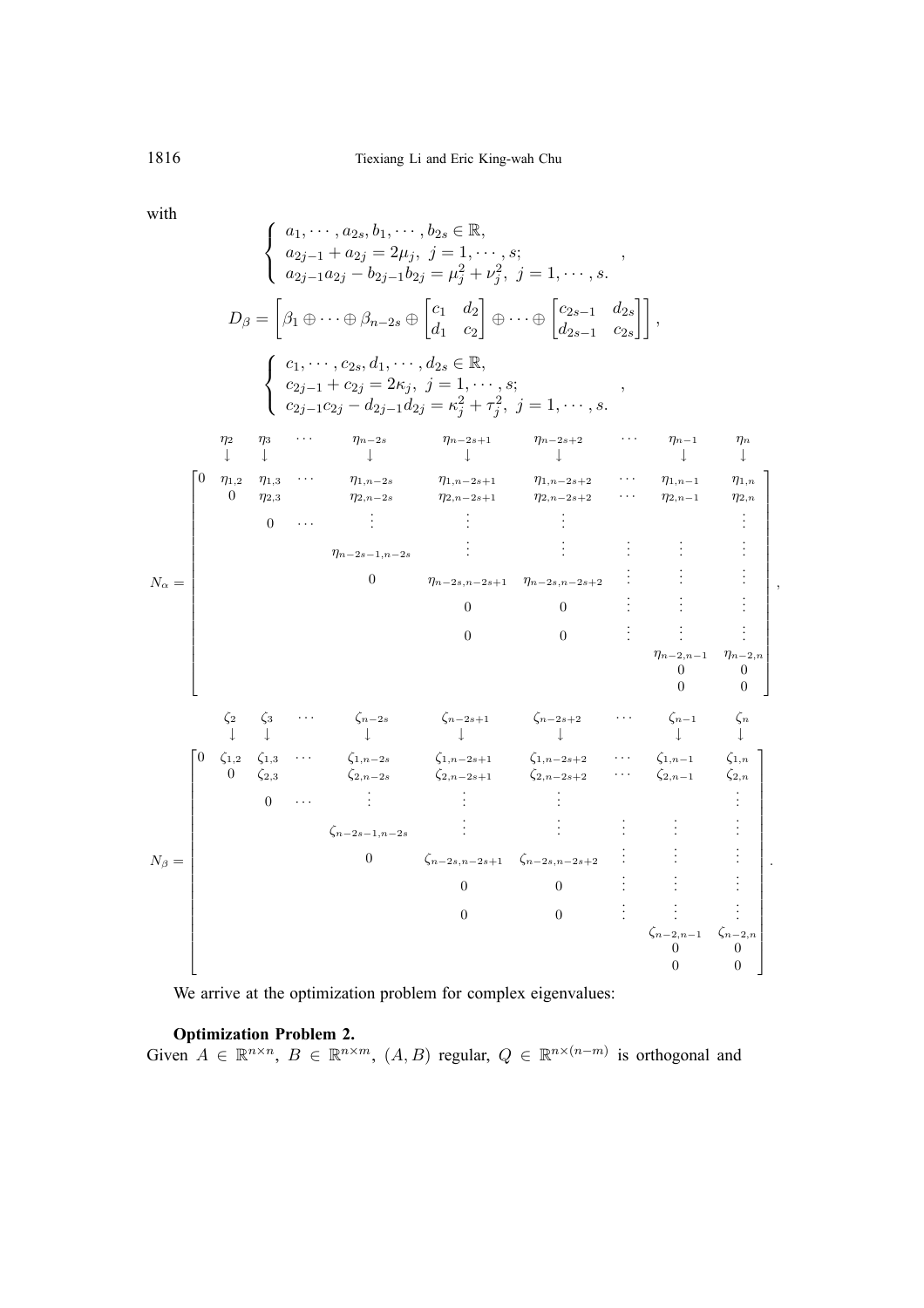$$
Q^{\top}B = 0;
$$
  
min  $||(N_{\alpha}, N_{\beta})||_F^2$   
  
**s.t.** 
$$
\begin{cases} Q^{\top}AX - Q^{\top}Z(D_{\alpha} + N_{\alpha}) = 0 & D_{\alpha}, D_{\beta}, N_{\alpha}, N_{\beta} \text{ are as defined before,} \\ Q^{\top}EX - Q^{\top}Z(D_{\beta} + N_{\beta}) = 0 & X \text{ is } n \times n \text{ orthogonal, } Z \text{ is } n \times n \text{ nonsingular.} \\ X^{\top}X - I = 0 \end{cases}
$$

Optimization Problem 2 is equivalent to:

$$
\min \text{Vec}(N_{\alpha})^{\top} \text{Vec}(N_{\alpha}) + \text{Vec}(N_{\beta})^{\top} \text{Vec}(N_{\beta}) \quad \text{s.t.}
$$
\n
$$
(I \otimes Q^{\top} A)v(X) - (D_{\alpha}^{\top} \otimes Q^{\top})v(Z) - (N_{\alpha}^{\top} \otimes Q^{\top})v(Z) = 0
$$
\n
$$
(I \otimes Q^{\top} E)v(X) - (D_{\beta}^{\top} \otimes Q^{\top})v(Z) - (N_{\beta}^{\top} \otimes Q^{\top})v(Z) = 0
$$
\n
$$
d_0(X)^{\top} v(X) - \text{Vec}(I) = 0
$$

$$
\begin{bmatrix}\na_1 + a_2 - 2\mu_1 = 0 \\
\vdots \\
a_{2s-1} + a_{2s} - 2\mu_s = 0\n\end{bmatrix}
$$
\n
$$
\begin{bmatrix}\nc_1 + c_2 - 2\kappa_1 = 0 \\
\vdots \\
c_{2s-1} + c_{2s} - 2\kappa_s = 0\n\end{bmatrix}
$$
\n
$$
\begin{bmatrix}\na_1a_2 - b_1b_2 - (\mu_1^2 + \nu_1^2) = 0 \\
\vdots \\
a_{2s-1}a_{2s} - b_{2s-1}b_{2s} - (\mu_s^2 + \nu_s^2) = 0\n\end{bmatrix}
$$
\n
$$
c_1c_2 - d_1d_2 - (\kappa_1^2 + \tau_1^2) = 0
$$
\n
$$
\vdots
$$
\n
$$
c_{2s-1}c_{2s} - d_{2s-1}d_{2s} - (\kappa_s^2 + \tau_s^2) = 0
$$

for which the Lagrangian function equals

$$
L(\gamma, \varepsilon, \delta, \omega, \theta, \xi, \sigma, v(X), v(Z), a, b, c, d, \text{Vec}(N_{\alpha}), \text{Vec}(N_{\beta}))
$$
  
=  $\text{Vec}(N_{\alpha})^{\top} \text{Vec}(N_{\alpha}) + \text{Vec}(N_{\beta})^{\top} \text{Vec}(N_{\beta})$   
+  $\gamma^{\top} [(I \otimes Q^{\top} A)v(X) - (D_{\alpha}^{\top} \otimes Q^{\top})v(Z) - (N_{\alpha}^{\top} \otimes Q^{\top})v(Z)]$   
+  $\varepsilon^{\top} [(I \otimes Q^{\top} E)v(X) - (D_{\beta}^{\top} \otimes Q^{\top})v(Z) - (N_{\beta}^{\top} \otimes Q^{\top})v(Z)]$   
+  $\delta^{\top} [d_0(X)^{\top} v(X) - \text{Vec}(I)] + \sum_{j=1}^{s} \omega_j (a_{2j-1}$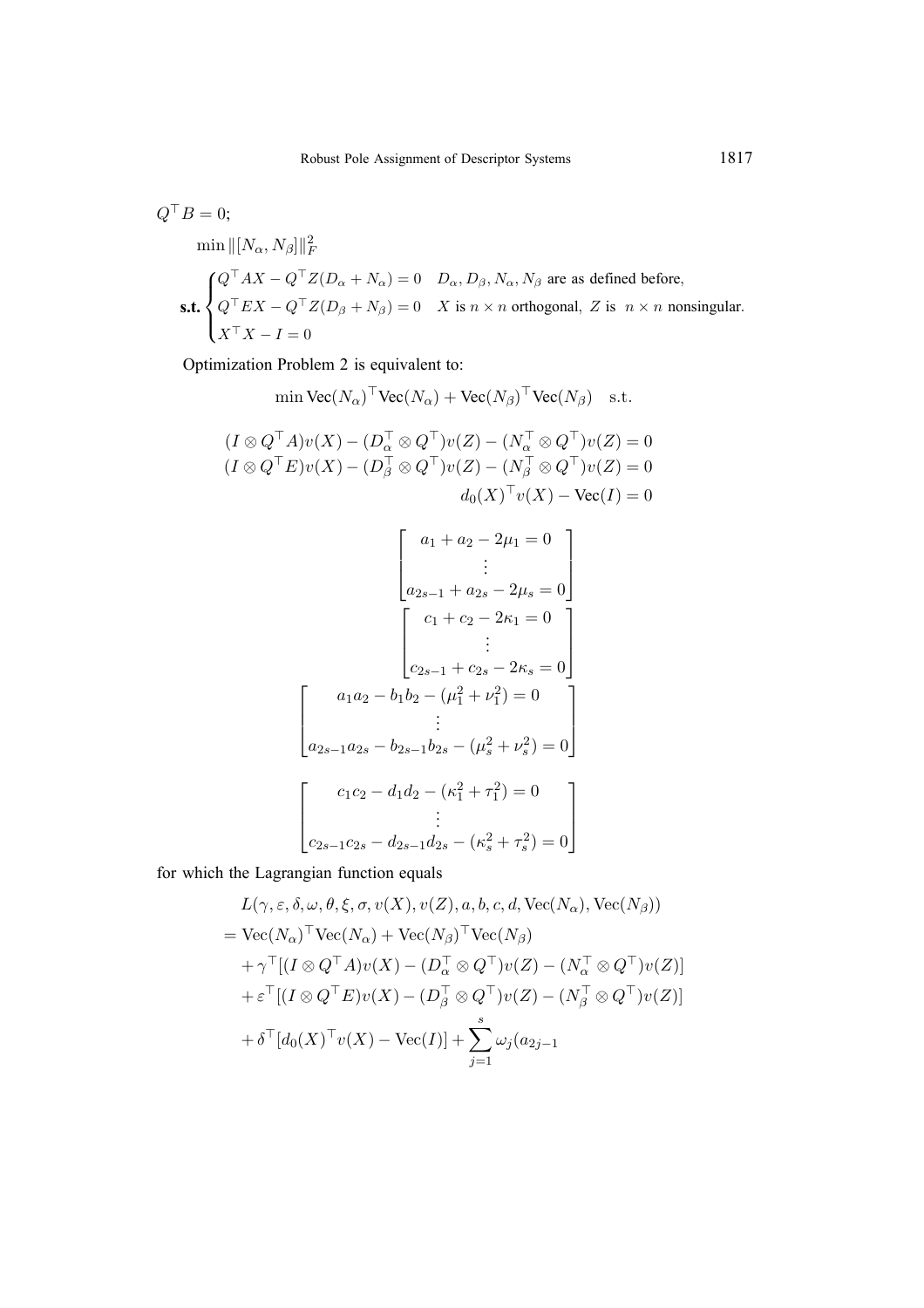1818 Tiexiang Li and Eric King-wah Chu

$$
+ a_{2j} - 2\mu_j) + \sum_{j=1}^s \theta_j (c_{2j-1} + c_{2j} - 2\kappa_j)
$$
  
+ 
$$
\sum_{j=1}^s \xi_j [a_{2j-1}a_{2j} - b_{2j-1}b_{2j} - (\mu_j^2 + \nu_j^2)]
$$
  
+ 
$$
\sum_{j=1}^s \sigma_j [c_{2j-1}c_{2j} - d_{2j-1}d_{2j} - (\kappa_j^2 + \tau_j^2)]
$$

where

$$
\omega = (\omega_1, \omega_2, \cdots, \omega_s)^{\top}, \qquad \theta = (\theta_1, \theta_2, \cdots, \theta_s)^{\top}, \n\xi = (\xi_1, \xi_2, \cdots, \xi_s)^{\top}, \qquad \sigma = (\sigma_1, \sigma_2, \cdots, \sigma_s)^{\top}, \na = (a_1, a_2, \cdots, a_{2s})^{\top}, \qquad b = (b_1, b_2, \cdots, b_{2s})^{\top}, \nc = (c_1, c_2, \cdots, c_{2s})^{\top}, \qquad d = (d_1, d_2, \cdots, d_{2s})^{\top}.
$$

The derivatives of  $L$  are

(17) 
$$
f_1 \equiv \frac{\partial L}{\partial \gamma} = (I \otimes Q^\top A)v(X) - (D_\alpha^\top \otimes Q^\top)v(Z) - (N_\alpha^\top \otimes Q^\top)v(Z) = 0,
$$

(18) 
$$
f_2 \equiv \frac{\partial L}{\partial \varepsilon} = (I \otimes Q^\top E)v(X) - (D_\beta^\top \otimes Q^\top)v(Z) - (N_\beta^\top \otimes Q^\top)v(Z) = 0,
$$

(19) 
$$
f_3 \equiv \frac{\partial L}{\partial \delta} = d_0(X)^\top v(X) - \text{Vec}(I) = 0,
$$

(20) 
$$
f_4 = \frac{\partial L}{\partial \omega} = \begin{bmatrix} a_1 + a_2 - 2\mu_1 \\ \vdots \\ a_{2s-1} + a_{2s} - 2\mu_s \end{bmatrix},
$$

(21) 
$$
f_5 \equiv \frac{\partial L}{\partial \theta} = \begin{bmatrix} c_1 + c_2 - 2\kappa_1 \\ \vdots \\ c_{2s-1} + c_{2s} - 2\kappa_s \end{bmatrix},
$$

(22) 
$$
f_6 \equiv \frac{\partial L}{\partial \xi} = \begin{bmatrix} a_1 a_2 - b_1 b_2 - (\mu_1^2 + \nu_1^2) = 0 \\ \vdots \\ a_{2s-1} a_{2s} - b_{2s-1} b_{2s} - (\mu_s^2 + \nu_s^2) = 0 \end{bmatrix},
$$

(23) 
$$
f_7 \equiv \frac{\partial L}{\partial \sigma} = \begin{bmatrix} c_1c_2 - d_1d_2 - (\kappa_1^2 + \tau_1^2) = 0 \\ \vdots \\ c_{2s-1}c_{2s} - d_{2s-1}d_{2s} - (\kappa_s^2 + \tau_s^2) = 0 \end{bmatrix},
$$

(24) 
$$
f_8 \equiv \frac{\partial L}{\partial v(X)} = (I \otimes A^\top Q)\gamma + (I \otimes E^\top Q)\varepsilon + v(X\Delta) = 0,
$$

(25) 
$$
f_9 \equiv \frac{\partial L}{\partial v(Z)} = -[(D_\alpha \otimes Q) + (N_\alpha \otimes Q)]\gamma - [(D_\beta \otimes Q) + (N_\beta \otimes Q)]\varepsilon = 0,
$$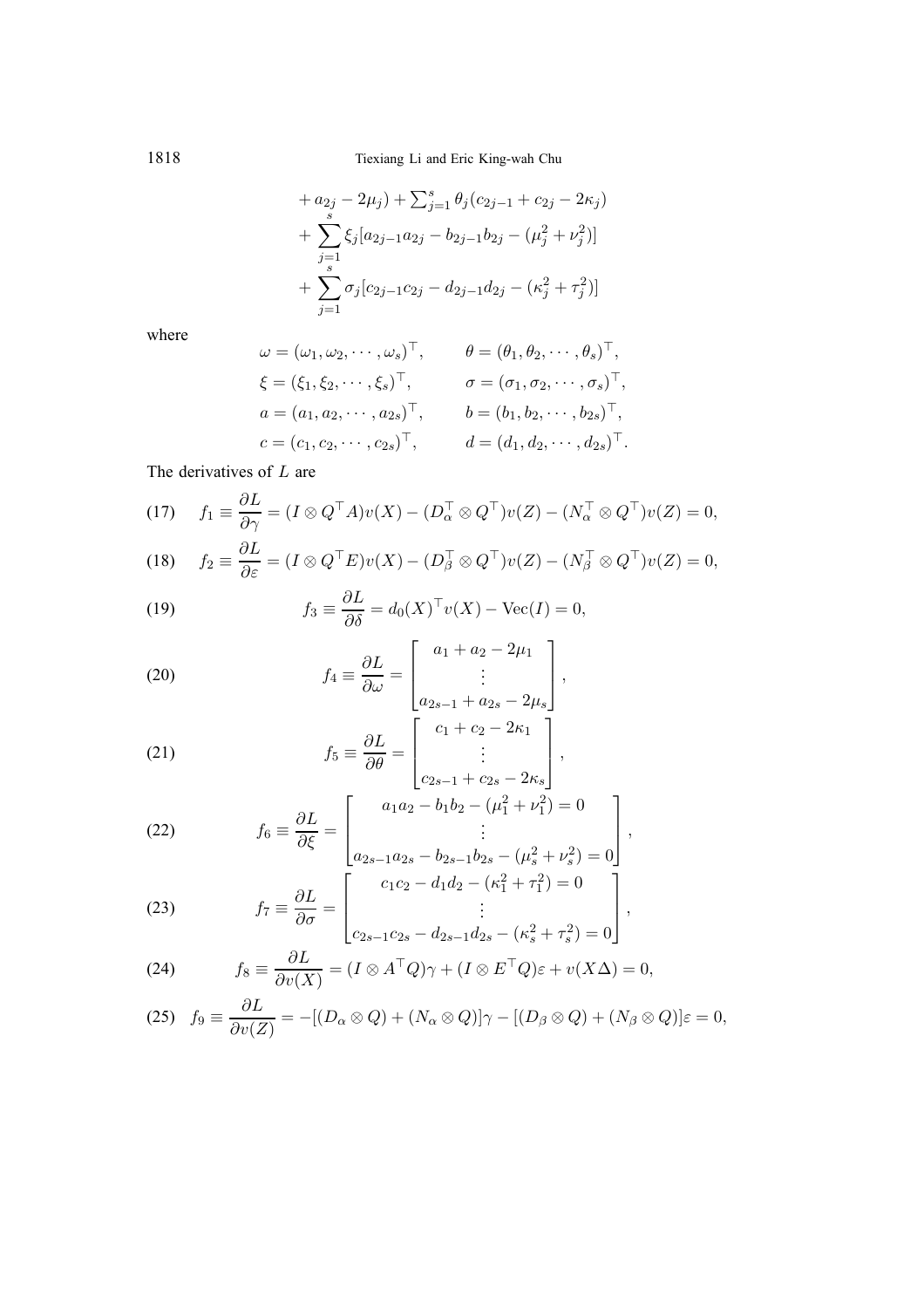$$
f_{10} = \frac{\partial L}{\partial a} = \begin{bmatrix} \omega_1 \\ \omega_1 \\ \vdots \\ \omega_s \end{bmatrix} + \begin{bmatrix} \xi_1 a_2 \\ \xi_1 a_1 \\ \vdots \\ \xi_s a_{2s-1} \end{bmatrix} - \begin{bmatrix} \gamma_{n-2s+1}^{\top} & & \\ & \ddots & \\ & & \gamma_n^{\top} \end{bmatrix} v(Q^{\top}[z_{n-2s+1}, \dots, z_n]) = 0,
$$
\n
$$
f_{11} = \frac{\partial L}{\partial b} = - \begin{bmatrix} \xi_1 b_2 \\ \xi_1 b_1 \\ \vdots \\ \xi_s b_{2s-1} \end{bmatrix} - \begin{bmatrix} \gamma_{n-2s+1}^{\top} & & \\ & \ddots & \\ & & \gamma_n^{\top} \end{bmatrix} \Pi_s v(Q^{\top}[z_{n-2s+1}, \dots, z_n]) = 0,
$$
\n
$$
f_{12} = \frac{\partial L}{\partial c} = \begin{bmatrix} \theta_1 \\ \vdots \\ \theta_s \\ \theta_s \end{bmatrix} + \begin{bmatrix} \sigma_1 c_2 \\ \vdots \\ \sigma_s c_{2s} \\ \sigma_s c_{2s-1} \end{bmatrix} - \begin{bmatrix} \varepsilon_{n-2s+1}^{\top} & & \\ & \ddots & \\ & & \varepsilon_n^{\top} \end{bmatrix} v(Q^{\top}[z_{n-2s+1}, \dots, z_n]) = 0,
$$
\n
$$
f_{13} = \frac{\partial L}{\partial d} = - \begin{bmatrix} \sigma_1 d_2 \\ \vdots \\ \sigma_s d_{2s} \\ \vdots \\ \sigma_s d_{2s-1} \end{bmatrix} - \begin{bmatrix} \varepsilon_{n-2s+1}^{\top} & & \\ & \ddots & \\ \sigma_s d_{2s-1} \\ \vdots & & \varepsilon_n^{\top} \end{bmatrix} \Pi_s v(Q^{\top}[z_{n-2s+1}, \dots, z_n]) = 0,
$$
\n
$$
f_{13} = \frac{\partial L}{\partial d} = - \begin{bmatrix} \sigma_1 d_2 \\ \vdots \\ \sigma_s d_{2s-1} \\ \vdots \\ \sigma_s d_{2s-1} \end{bmatrix} - \begin{bmatrix} \varepsilon_{n-2s+1}^{\top} & & \\ & \ddots & \\ \varepsilon_{n-2s+1}^
$$

(30) 
$$
f_{14} \equiv \frac{\partial L}{\partial \text{Vec}(N_{\alpha})} = 2 \text{ Vec}(N_{\alpha}) - \hat{d}_1(Q^{\top}Z, s)^{\top} \gamma = 0,
$$

(31) 
$$
f_{15} \equiv \frac{\partial L}{\partial \text{Vec}(N_{\beta})} = 2 \text{Vec}(N_{\beta}) - \widehat{d}_1 (Q^{\top} Z, s)^{\top} \varepsilon = 0
$$

where  $d_1(C, s) =$ 

" 0 ··· ··· ··· ··· ··· ··· ··· ··· ··· ··· ··· ··· 0 c<sup>1</sup> ⊕···⊕ [c1, ··· , c<sup>n</sup>−2s−<sup>1</sup>] ⊕ c<sup>1</sup> ··· c<sup>n</sup>−2<sup>s</sup> 0 0 c<sup>1</sup> ··· c<sup>n</sup>−2<sup>s</sup> ⊕···⊕ c<sup>1</sup> ··· c<sup>n</sup>−<sup>2</sup> 0 0 c<sup>1</sup> ··· c<sup>n</sup>−<sup>2</sup> # }k , Πs = -0 I I 0 ⊕···⊕ -0 I I 0 s .

We can then obtain the symmetric gradient matrix of  $f \equiv [f_1^\top, f_2^\top, \cdots, f_{15}^\top]^\top$ :

$$
J_f = \begin{bmatrix} J_1 & J_2 \\ J_3 & J_4 \end{bmatrix}
$$

 $(26)$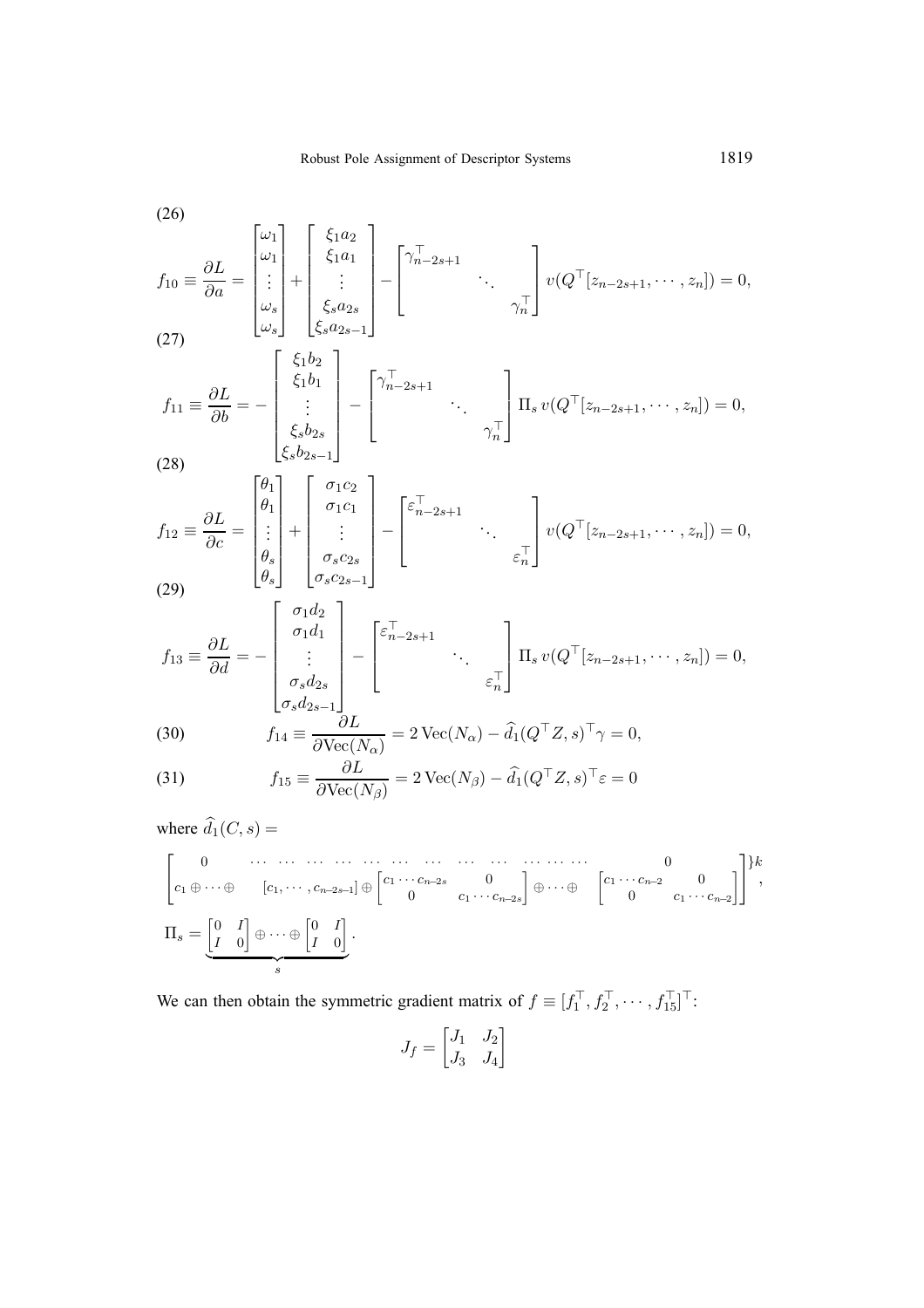where 
$$
J_1 = 0
$$
,  $J_3 = J_2^{\top}$ ,  
\n
$$
J_2 = \begin{bmatrix}\n\Omega_1 & \Phi_1 & -\widehat{d}_4(Q^{\top}Z, s) & -d_4(Q^{\top}Z, s) & 0 & 0 & -\widehat{d}_1(Q^{\top}Z, s) & 0 \\
\Omega_2 & \Phi_2 & 0 & 0 & -\widehat{d}_4(Q^{\top}Z, s) & -d_4(Q^{\top}Z, s) & 0 & -\widehat{d}_1(Q^{\top}Z, s) \\
\hline\n0 & 0 & 0 & 0 & 0 & 0 & 0 & 0 \\
0 & 0 & d_5(e) & 0 & 0 & 0 & 0 & 0 \\
0 & 0 & 0 & 0 & d_5(e) & 0 & 0 & 0 & 0 \\
0 & 0 & 0 & 0 & d_5(e) & 0 & 0 & 0 & 0 \\
0 & 0 & 0 & 0 & d_5(e) & -d_5(d) & 0 & 0 & 0\n\end{bmatrix},
$$
\n
$$
J_4 = \begin{bmatrix}\n\Delta \otimes I & 0 & 0 & 0 & 0 & 0 & 0 & 0 \\
\Delta \otimes I & 0 & 0 & 0 & 0 & 0 & 0 & 0 \\
0 & -\widehat{d}_4(QR, s) & -d_6(QR, s) & -\widehat{d}_4(QW, s) & -d_6(QW, s) & -d_8(QR, s)^{\top} & -d_8(QW, s)^{\top} \\
d_7(\xi) & 0 & 0 & 0 & 0 & 0 & 0 \\
d_7(\sigma) & 0 & 0 & 0 & 0 & 0 & 0 \\
d_7(\sigma) & 0 & 0 & 0 & 0 & 0 & 0 \\
d_7(\sigma) & 0 & 0 & 0 & 0 & 0 & 0 \\
d_7(\sigma) & 0 & 0 & 0 & 0 & 0 & 0 \\
d_7(\sigma) & 0 & 0 & 0 & 0 & 0 & 0 \\
d_7(\sigma) & 0 & 0 & 0 & 0 & 0 & 0 \\
d_7(\sigma) & 0 & 0 & 0 & 0 & 0 & 0 \\
d_7(\sigma) & 0 & 0 & 0 & 0 & 0 & 0 \\
d_7(\sigma) & 0 & 0 & 0 & 0 & 0 & 0 \\
d_7(\sigma) & 0 & 0 & 0 & 0 & 0 & 0 \\
d
$$

with

$$
\Omega_1 = I \otimes Q^\top A, \quad \Omega_2 = I \otimes Q^\top E,
$$
  
\n
$$
\Phi_1 = -D_\alpha^\top \otimes Q^\top - N_\alpha^\top \otimes Q^\top, \quad \Phi_2 = -D_\beta^\top \otimes Q^\top - N_\beta^\top \otimes Q^\top,
$$
  
\n
$$
\widehat{p} = (n-2s)(n-2s-1)/2 + 2s(n-s-1),
$$
  
\n
$$
e = \underbrace{[1,1,\cdots,1]}_{2s}^\top, \quad \Xi = d_0(X)^\top + d_2(X^\top),
$$

$$
d_4(C, s) = \begin{bmatrix} 0 & \cdots & \cdots & 0 \\ \vdots & & & \vdots \\ 0 & \cdots & \cdots & 0 \\ \begin{bmatrix} c_{n-2s+2} & & & \\ & c_{n-2s+1} \end{bmatrix} & \oplus \cdots \oplus & \begin{bmatrix} c_n & & \\ & c_{n-1} \end{bmatrix} \end{bmatrix} \end{bmatrix} k(n-2s)
$$
\n
$$
\hat{d}_4(C, s) = \begin{bmatrix} 0 & \cdots & \cdots & \cdots & \cdots & 0 \\ \vdots & & & \vdots & \vdots \\ 0 & \cdots & \cdots & \cdots & \cdots & 0 \\ c_{n-2s+1} & \oplus & c_{n-2s+2} & \oplus \cdots \oplus & c_{n-1} & \oplus & c_n \end{bmatrix} k(n-2s)
$$
\n
$$
k(2s)
$$

$$
d_5(\psi) \equiv d_5([\psi_1, \cdots, \psi_{2s}]^{\top})) = [\psi_2, \psi_1] \oplus [\psi_4, \psi_3] \oplus \cdots \oplus [\psi_{2s}, \psi_{2s-1}],
$$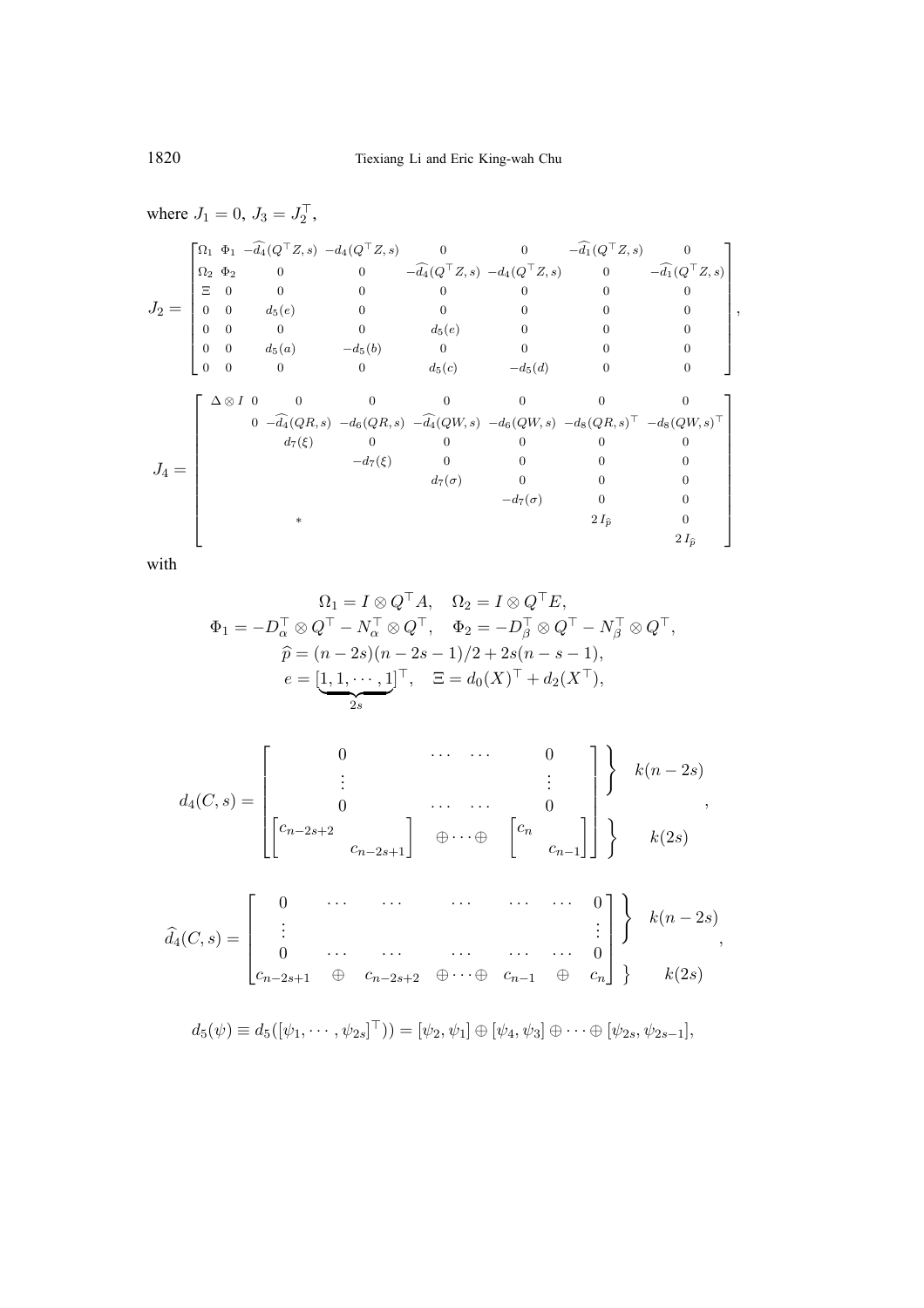$$
d_6(C,s) = \begin{bmatrix} 0 & \cdots & \cdots & 0 \\ \vdots & & & \vdots \\ 0 & \cdots & \cdots & 0 \\ \begin{bmatrix} 0 & c_{n-2s+2} \\ c_{n-2s+1} & 0 \end{bmatrix} & \oplus \cdots \oplus & \begin{bmatrix} 0 & c_n \\ c_{n-1} & 0 \end{bmatrix} \end{bmatrix} \begin{bmatrix} k(k-2s) \\ k(2s) \end{bmatrix}
$$

$$
d_{7}(\psi) \equiv d_{7}([\psi_{1}, \cdots, \psi_{2s}]^{\top})) = \begin{bmatrix} 0 & \psi_{1} \\ \psi_{1} & 0 \end{bmatrix} \oplus \begin{bmatrix} 0 & \psi_{2} \\ \psi_{2} & 0 \end{bmatrix} \oplus \cdots \oplus \begin{bmatrix} 0 & \psi_{s} \\ \psi_{s} & 0 \end{bmatrix},
$$

$$
\begin{bmatrix} (c_{2})^{\top} & 0 \\ (c_{3})^{\top} \oplus (c_{3})^{\top} & 0 \\ (c_{4})^{\top} \oplus (c_{4})^{\top} \oplus (c_{4})^{\top} & 0 \\ \vdots & \vdots \\ (c_{n-2s})^{\top} \oplus \cdots \oplus (c_{n-2s})^{\top} & 0 \\ (c_{n-2s+1})^{\top} \oplus \cdots \oplus (c_{n-2s+1})^{\top} & 0 \end{bmatrix} \begin{bmatrix} n-2s-1 \\ n-2s \\ n-2s \end{bmatrix}.
$$

$$
d_{8}(C, s) = \begin{bmatrix} (c_{n-2s})^{\top} \oplus \cdots \oplus (c_{n-2s+1})^{\top} & 0 \\ (c_{n-2s+2})^{\top} \oplus \cdots \oplus (c_{n-2s+2})^{\top} & 0 \\ \vdots \\ (c_{n-1})^{\top} \oplus \cdots \oplus (c_{n-1})^{\top} & 0 \\ (c_{n})^{\top} \oplus \cdots \oplus (c_{n})^{\top} & 0 \end{bmatrix} \begin{bmatrix} n-2 \\ n-2 \end{bmatrix}.
$$

Similar to Algorithm 1, we solve Optimization Problem 2 by Newton's iteration for the real  $F, G$ :

# **Algorithm 2 (Complex Schur-Newton).**

- (1) Use the Schur method in Section 3 to find the initial  $X_0$ ,  $Z_0$  and  $N_{\alpha 0}$ ,  $N_{\beta 0}$ .
- (2) Substitute X0, Z0, Nα0, Nβ<sup>0</sup> into (24)-(31), we obtain {γ0, ε0, δ0, ω0, θ0, ξ0, σ0,  $a_0, b_0, c_0, d_0$ .
- (3) With  $\{\gamma_0, \varepsilon_0, \delta_0, \omega_0, \theta_0, \xi_0, \sigma_0, a_0, b_0, c_0, d_0, v(X_0), v(Z_0), \text{Vec}(N_{\alpha 0}), \text{Vec}(N_{\beta 0})\}$ as starting values, run Newton's iteration until convergence to X, Z and  $N_{\alpha}$ ,  $N_{\beta}$ .
- (4) Substitute X, Z and  $N_{\alpha}$ ,  $N_{\beta}$  into (4) to obtain the feedback matrices F, G.

### **Remark.**

• At Step 2, we set a, b, c, d being the same as the given eigenvalues, obtaining  $\gamma_0$ by substituting  $Z_0$ ,  $N_{\alpha 0}$  into (30) and  $\varepsilon_0$  by substituting  $Z_0$ ,  $N_{\beta 0}$  into (31). Then from (24)-(29), we obtain  $\delta_0$ ,  $\omega_0$ ,  $\theta_0$ ,  $\xi_0$  and  $\sigma_0$ .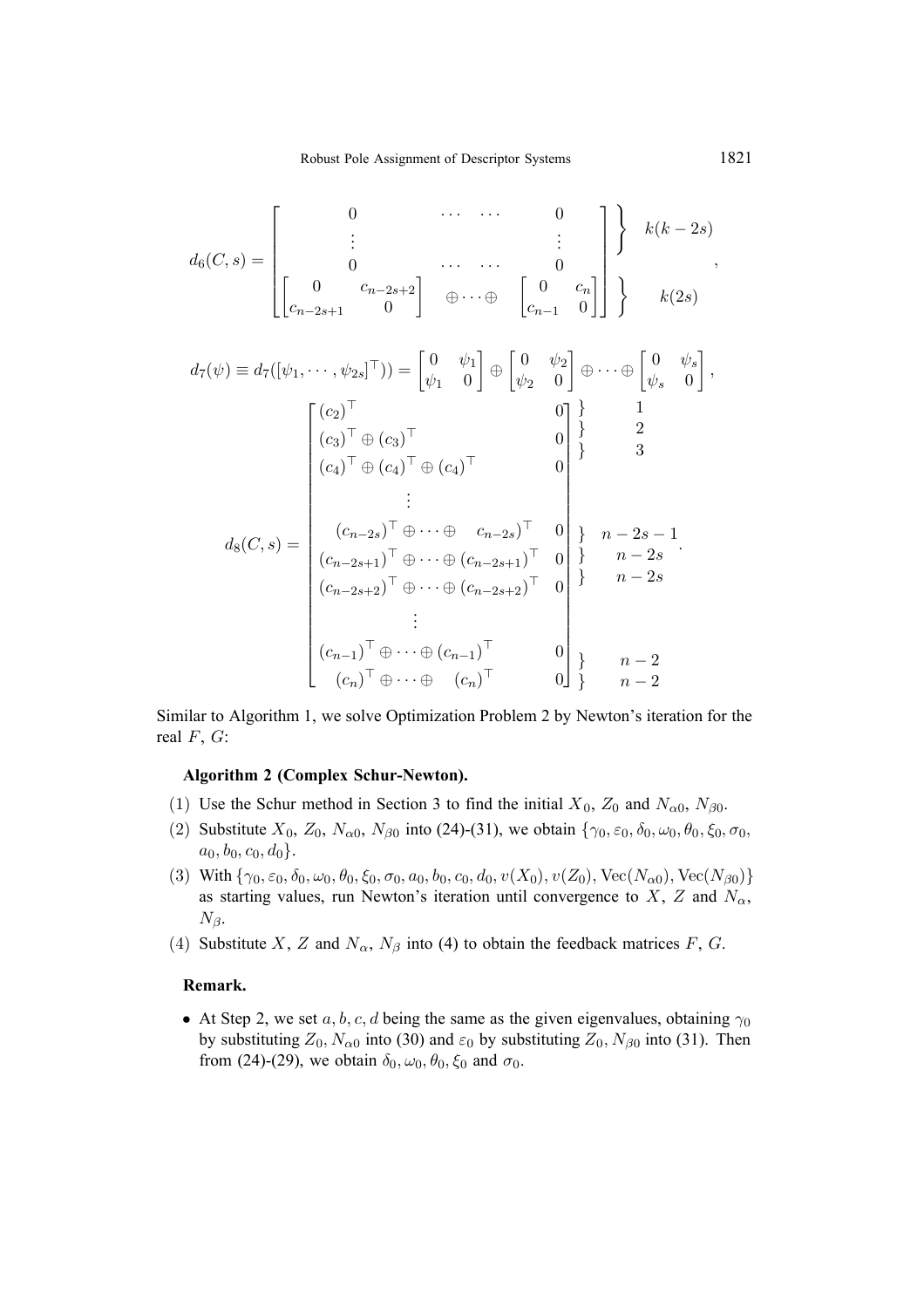- The starting point  $\{\gamma_0, \varepsilon_0, \delta_0, \omega_0, \theta_0, \xi_0, \sigma_0, a_0, b_0, c_0, d_0, v(X_0), v(Z_0), \text{Vec}(N_{\alpha 0}),\}$  $Vec(N<sub>β0</sub>)$  is often far away from being optimal. In such an event, we apply the GBB Gradient method [13] to decrease the objective function sufficiently, before Newton's iteration is applied.
- At Step 4, since the matrix X is orthogonal, we can use  $X^{\top}$  in place of  $X^{-1}$ .

These remarks also hold for Algorithm 1.

#### 5. NUMERICAL EXAMPLES

Algorithms 1 and 2 are applied to three examples, all with singular Es. The convergence tolerance is 10−8. The numerical computations were carried out on a MATLAB 7.01 [18] with machine accuracy equals  $2.22 \times 10^{-16}$ . We use Obj<sub>Schur</sub> and  $\mathrm{Obj}_{\mathrm{Newton}}$  respectively to denote the values of the departure from normality measure from the Schur and Schur-Newton algorithms (before and after the Newton refinement in Section 4).

**Ex1.** 
$$
n = 4, m = 2, \lambda_{\alpha} = \{1, 1, 1, 1.0e - 8\}, \lambda_{\beta} = \{-20, -1, -3, -4\};
$$

$$
A = \begin{bmatrix} -65 & 65 & -19.5 & 19.5 \\ 0.1 & -0.1 & 0 & 0 \\ 1 & 0 & -0.5 & -1 \\ 0 & 0 & 0.4 & 0 \end{bmatrix}, E = \begin{bmatrix} 1000 & 0 & 0 & 0 \\ 1 & 1 & 0 & 0 \\ 1 & 90 & 0 & 1 \\ 0 & 0 & 0 & 1 \end{bmatrix}, B = \begin{bmatrix} 65 & 0 \\ 0 & 0 \\ 0 & 0 \\ 0 & 0.4 \end{bmatrix};
$$
  
\n
$$
B = \begin{bmatrix} 65 & 0 \\ 0 & 0 \\ 0 & 0.4 \end{bmatrix};
$$
  
\n
$$
B = \begin{bmatrix} 65 & 0 \\ 0 & 0 \\ 0 & 0.4 \end{bmatrix};
$$
  
\n
$$
B = \begin{bmatrix} 65 & 0 \\ 0 & 0 \\ 0 & 0.4 \end{bmatrix};
$$
  
\n
$$
B = \begin{bmatrix} 65 & 0 \\ 0 & 0 \\ 0 & 0.4 \end{bmatrix}.
$$
  
\n
$$
B = \begin{bmatrix} 65 & 0 \\ 0 & 0 \\ 0 & 0.4 \end{bmatrix}.
$$

**Ex2.** 
$$
n = 4, m = 2, \lambda_{\alpha} = \{1, 1, 1, 1\}, \lambda_{\beta} = \{-1, -2, -3, -4\};
$$

$$
A = \begin{bmatrix} 0 & 0 & 0 & 0 \\ 1 & 10 & 100 & 1000 \\ 0 & 1 & 10 & 100 \\ 0 & 0 & 1 & 10 \end{bmatrix}, \quad E = \begin{bmatrix} 1 & 0 & 0 & 0 \\ 1 & 0 & 0 & 0 \\ 0 & 0 & 0 & 1 \\ 0 & 0 & 1 & 1 \end{bmatrix}, \quad B = \begin{bmatrix} 1 & 0 \\ 0 & 1 \\ 0 & 0 \\ 0 & 0 \end{bmatrix};
$$

$$
\text{Obj}_{\text{SCHUR}} = 30789, \quad \text{Obj}_{\text{Newton}} = 42;
$$

$$
F = \begin{bmatrix} 0.196 & -0.576 & -0.125 & -3.99 \\ -1.24 & -10.4 & -100 & -997 \end{bmatrix}, \quad G = \begin{bmatrix} -19.0 & -0.115 & 3.78 & -8.02 \\ 17.8 & -0.036 & 4.73 & 1.40 \end{bmatrix}.
$$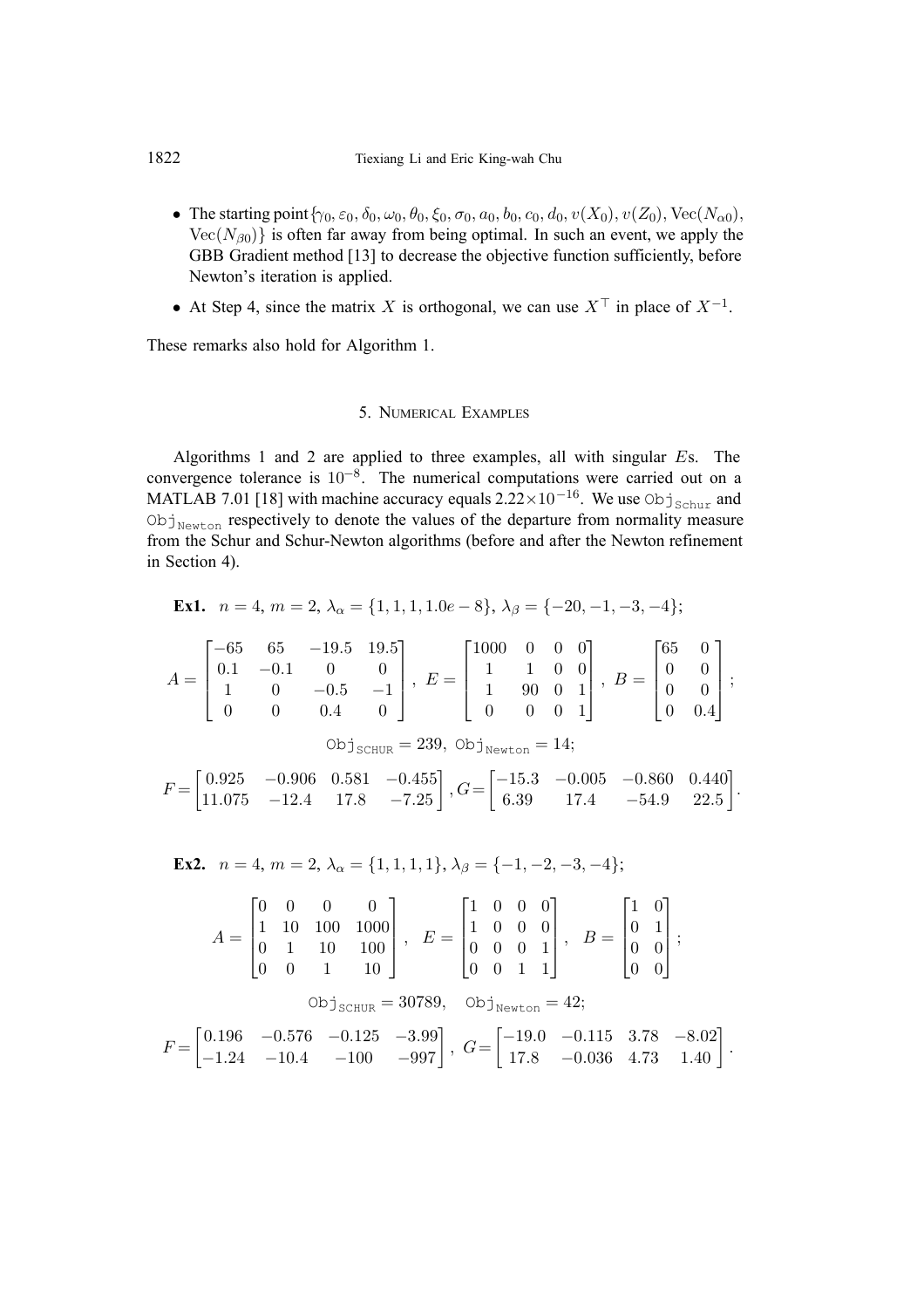**Ex3.** 
$$
n = 5
$$
,  $m = 2$ ,  $\lambda_{\alpha} = \{1, 1, 1, 1, 1\}$ ,  $\lambda_{\beta} = \{-0.2, -0.5, -1, -1 + i, -1 - i\}$ ;  
\n
$$
A = \begin{bmatrix}\n-0.1094 & 0.0628 & 0 & 0 & 0 \\
1.306 & -2.132 & 0.9807 & 0 & 0 \\
0 & 1.595 & -3.149 & 1.547 & 0 \\
0 & 0.0355 & 2.632 & -4.257 & 1.855 \\
0 & 0.0023 & 0 & 0.1636 & -0.1625\n\end{bmatrix}
$$
,  
\n
$$
E = \begin{bmatrix}\n1 & 0 & 0 & 0 & 0 \\
1 & 0 & 0 & 0 & 0 \\
0 & 0 & 0 & 0 & 1 \\
0 & 0 & 1 & 0 & 1 \\
0 & 0 & 0 & 1 & 0\n\end{bmatrix}
$$
,  $B = \begin{bmatrix}\n0 & 0 & 0 \\
0.0638 & 0 & 0 \\
0.0838 & -0.1396 & 0 \\
0.1004 & -0.206 & 0.0063 & -0.0128\n\end{bmatrix}$ ;  
\n
$$
Obj_{\text{SCHUR}} = 60, \text{Obj}_{\text{Newton}} = 54
$$
;  
\n
$$
F = \begin{bmatrix}\n-46.4 & 50.9 & -55.0 & 6.12 & 29.5 \\
29.2 & 99.1 & 95.1 & 552 & 91.4 \\
1 & 552 & 91.4 & 5 & 6\n\end{bmatrix}
$$
,  $G = \begin{bmatrix}\n-22.5 & -2.46 & 17.5 & -216 & 21.2 \\
18.6 & -9.05 & 21.0 & 150 & 21.2 \\
18.6 & -9.05 & 21.0 & 150 & 21.2 \\
19.6 & -9.05 & 21.0 & 150 & 21.2\n\end{bmatrix}$ .

**Comments.**

−23.3 22.1 −25.1 5.53 21.4

(1) For Ex1 and Ex2 with real eigenvalues, the starting vectors from the Schur algorithm in Section 3 fall within the domain of convergence for the Schur-Newton algorithm. This coincides with our experience with other RPAP DS with real eigenvalues. The subsequent Newton refinement produces a local minimum which improves the robustness measure substantially.

−18.6 −2.05 21.0 −150 21.8

(2) For the RPAP DS with complex eigenvalues like Ex3, the starting vectors from Schur are often infeasible. Preliminary correction by Newton's iteration can be applied to the constraints in Optimization Problem 2, with gradient  $J_2$ . This produces a feasible starting vector for the Schur-Newton algorithm. However, the improvement in the robustness measure can be limited, as shown in Ex3. Apart from having an infeasible starting vector far from a local minimum, the main difficulty lies in the choice of finding accurate starting values for the Lagrange multipliers. However, improvements are still possible theoretically and achieved in practice, as seen in Ex3.

### ACKNOWLEDGMENT

We would like to thank Professors Wen-Wei Lin (National Tsinghua University) and Shu-Fang Xu (Peking University) for various interesting discussions and much encouragement.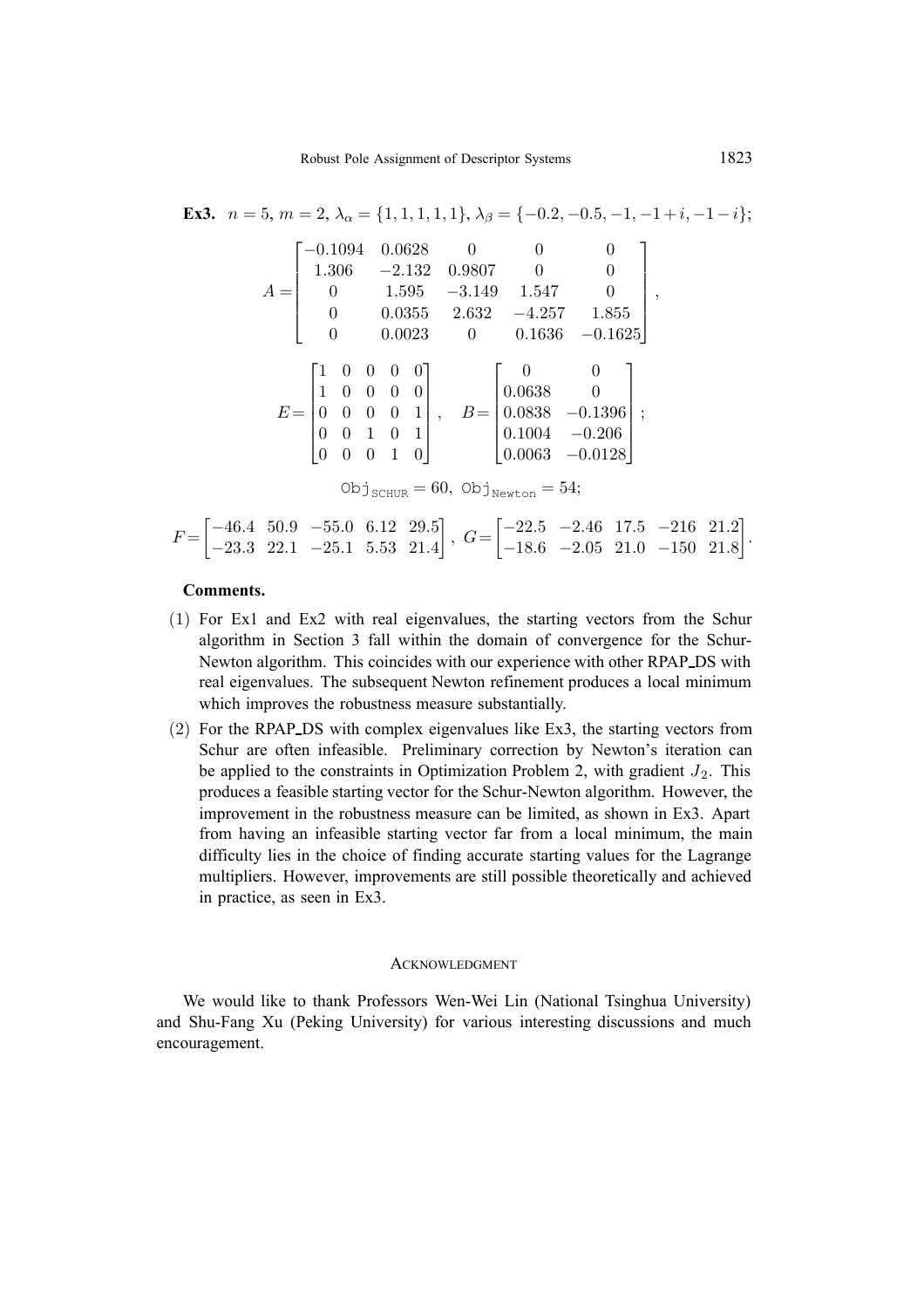### **REFERENCES**

- 1. C. Beattie and I. C. F. Ipsen, Inclusion regions for matrix eigenvalues, *Lin. Alg. Appl.*, **358** (2003), 281-291.
- 2. D. L. Chu, H. C. Chan and D. W. C. Ho, Regularization of singular systems by derivatives and proportional output feedback, *SIAM J. Matrix Anal. Appl.*, **19** (1998), 1-38.
- 3. K.-W. E. Chu, A pole assignment algorithm for linear state feedback, *Syst. Control Letts.*, **49** (1986), 289-299.
- 4. K.-W. E. Chu, On the controllability of descriptor systems, *Int. J. Control.*, **46** (1987), 1761-1770.
- 5. K.-W. E. Chu, A canonical form and a state feedback pole assignment algorithm for descriptor systems, *IEEE Trans. Automat. Control*, **AC-33** (1988), 1114-1125.
- 6. K.-W. E. Chu, Optimization and pole assignment in control system design, *Int. J. Appl. Math. Comput. Sci.*, **11** (2001), 1035-1053.
- 7. K.-W. E. Chu, Pole assignment for second-ordered systems, *Mech. Syst. Signal Processing*, **16** (2002), 39-59.
- 8. K.-W. E. Chu, Pole assignment via the Schur form, *Syst. Control Letts.*, **56** (2007), 303-314.
- 9. K.-W. E. Chu and B. N. Datta, Numerically robust pole assignment for second-order systems, *Int. J. Control*, **64** (1996), 1113-1127.
- 10. G.-R. Duan and R. J. Patton, Robust pole assignment in descriptor systems via proportional plus partial derivative state feedback, *Int. J. Cont.*, **72** (1999), 1193-1203.
- 11. L. R. Flecther, Pole assignment and controllability subspaces in descriptor systems, *Int. J. Control*, **66** (1997), 677-709.
- 12. G. H. Golub and C. F. van Loan, *Matrix Computations*, 2nd Edn., Johns Hopkins University Press, Baltimore, MD, 1989.
- 13. L. Grippo and M. Sciandrone, Nonmonotone globalization techniques for the Barzilai-Borwein gradient method, *Comput. Optim. Applics.*, **23** (2002), 143-169.
- 14. P. Henrici, Bounds for iterates, inverses, spectral variation and the field of values of nonnormal matrcies, *Numer. Math.*, **4** (1962), 24-40.
- 15. J. Kautsky, N. K. Nichols and K.-W. E. Chu, Robust pole assignment in singular control systems, *Lin. Alg. Appl.*, **121** (1989), 9-37.
- 16. J. Kautsky, N. K. Nichols and P. van Dooren, Robust pole assignment via in linear state feedback, *Int. J. Control*, **41** (1985), 1129-1155.
- 17. T. Li and K.-W. E. Chu, A Schur-Newton Algorithm for Robust Pole Assignment, *Taiwanese J. Math.*, **11** (2007), 1485-1502.
- 18. Mathworks, *MATLAB User's Guide*, 2002.